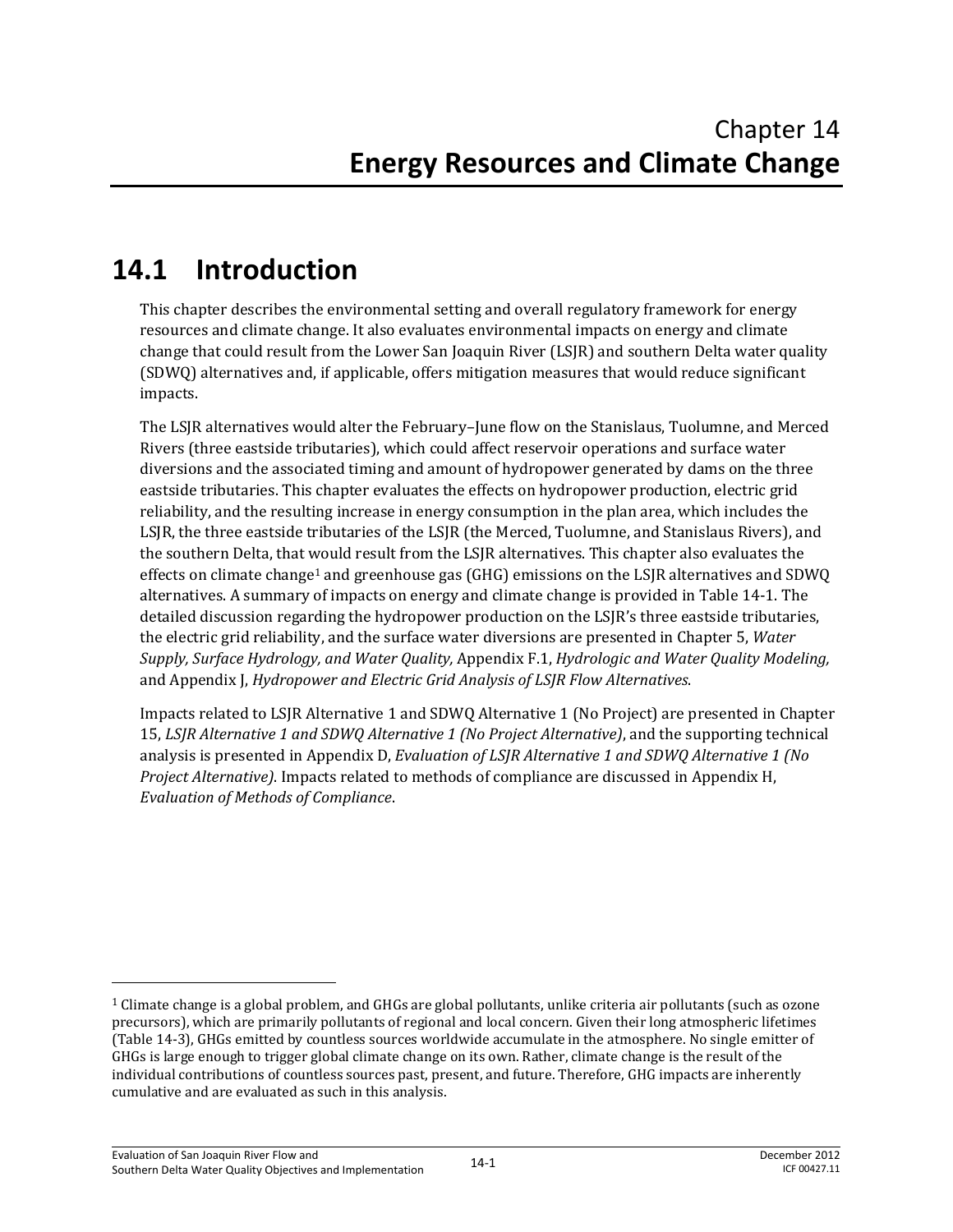| Alternative                  | Summary of Impact(s)                                                                                                                                                                                                                                                                                                                                                                                                                                                                                                                                                                                                         | Significance Determination |  |  |  |  |
|------------------------------|------------------------------------------------------------------------------------------------------------------------------------------------------------------------------------------------------------------------------------------------------------------------------------------------------------------------------------------------------------------------------------------------------------------------------------------------------------------------------------------------------------------------------------------------------------------------------------------------------------------------------|----------------------------|--|--|--|--|
|                              | ECC-1: Adversely affect the reliability of California's electric grid                                                                                                                                                                                                                                                                                                                                                                                                                                                                                                                                                        |                            |  |  |  |  |
| LSJR Alternative 1           | See note. <sup>1</sup>                                                                                                                                                                                                                                                                                                                                                                                                                                                                                                                                                                                                       |                            |  |  |  |  |
| LSJR Alternatives 2 and 3    | Transmission line loadings would not exceed<br>the limits under contingency outage conditions<br>because hydropower generation and reservoir<br>elevation would not be substantially modified.<br>Therefore, adverse effects on the reliability of<br>California's electric grid would not occur.                                                                                                                                                                                                                                                                                                                            | Less than significant      |  |  |  |  |
| LSJR Alternative 4           | Transmission line loadings would not exceed<br>the limits under contingency outage conditions<br>after re-dispatch of generator facilities to<br>correct a minor violation between Borden and<br>Gregg substations and Gregg and Storey<br>substations. Re-dispatches are regular<br>occurrences in the California energy grid, and<br>they provide a solution to redistribute power<br>based on the re-dispatch. Therefore, adverse<br>effects on the reliability of California's electric<br>grid would not occur.                                                                                                         | Less than significant      |  |  |  |  |
|                              | ECC-2: Result in inefficient, wasteful, and unnecessary energy consumption                                                                                                                                                                                                                                                                                                                                                                                                                                                                                                                                                   |                            |  |  |  |  |
| LSJR Alternative 1           | See note. <sup>1</sup>                                                                                                                                                                                                                                                                                                                                                                                                                                                                                                                                                                                                       |                            |  |  |  |  |
| LSJR Alternative 2           | Very little additional energy would be<br>consumed under this alternative when<br>compared to baseline conditions. Therefore,<br>there would be no inefficient, wasteful or<br>unnecessary energy consumption.                                                                                                                                                                                                                                                                                                                                                                                                               | Less than significant      |  |  |  |  |
| LSJR Alternatives 3<br>and 4 | Additional groundwater pumping would not<br>result in inefficient, wasteful, and unnecessary<br>consumption of energy because the<br>groundwater pumping is necessary to<br>maintain water supply irrigation demand.<br>Additional energy generation at other facilities<br>to compensate for a potential loss of<br>hydropower would not be considered<br>inefficient, wasteful, and unnecessary as it is<br>energy that would be generated to maintain<br>the energy supply level that is currently<br>supplied by hydropower. Therefore, there<br>would be no inefficient, wasteful or<br>unnecessary energy consumption. | Less than significant      |  |  |  |  |
| environment                  | ECC-3: Generate GHG emissions, either directly or indirectly, that have a significant impact on the                                                                                                                                                                                                                                                                                                                                                                                                                                                                                                                          |                            |  |  |  |  |
| LSJR Alternative 1           | See note. <sup>1</sup>                                                                                                                                                                                                                                                                                                                                                                                                                                                                                                                                                                                                       |                            |  |  |  |  |
| LSJR Alternative 2           | Emissions would not exceed 10,000 MT CO <sub>2</sub> e<br>threshold. Therefore, GHG emissions would<br>not have a significant impact on the<br>environment.                                                                                                                                                                                                                                                                                                                                                                                                                                                                  | Less than significant      |  |  |  |  |

#### **Table 14-1. Summary of Energy and Climate Change Impacts**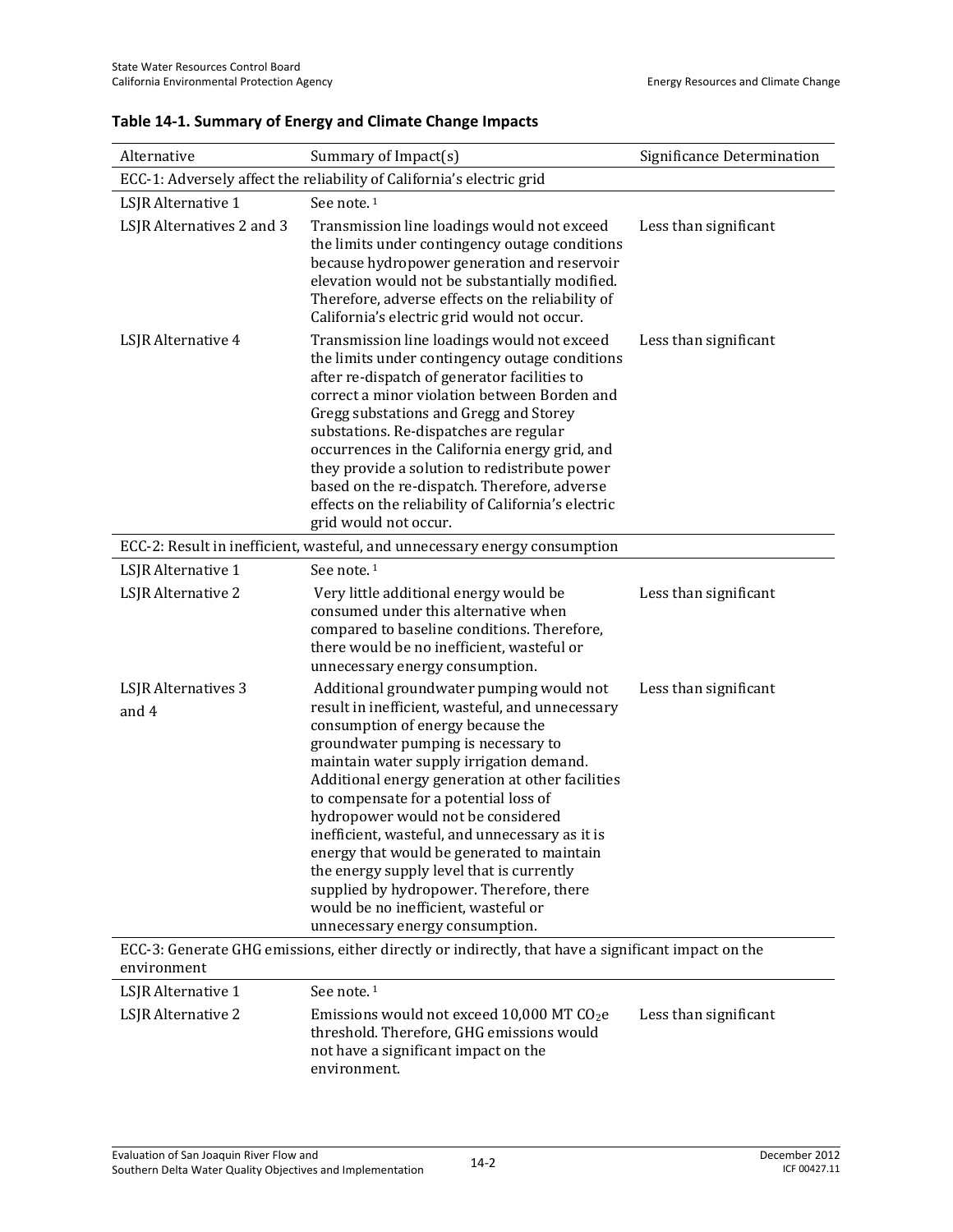| Alternative                                      | Summary of Impact(s)                                                                                                                                                                                                                                                                                                                                                                                                                                                                              | Significance Determination  |  |
|--------------------------------------------------|---------------------------------------------------------------------------------------------------------------------------------------------------------------------------------------------------------------------------------------------------------------------------------------------------------------------------------------------------------------------------------------------------------------------------------------------------------------------------------------------------|-----------------------------|--|
| LSJR Alternatives 3 and 4                        | Emissions exceed 10,000 MT CO <sub>2</sub> e threshold.<br>Therefore, GHG emissions would have a<br>significant impact on the environment.                                                                                                                                                                                                                                                                                                                                                        | Significant and unavoidable |  |
| emissions                                        | ECC-4: Conflict with an applicable plan, policy, or regulation adopted for the purposes of reducing GHG                                                                                                                                                                                                                                                                                                                                                                                           |                             |  |
| LSJR Alternative 1                               | See note. <sup>1</sup>                                                                                                                                                                                                                                                                                                                                                                                                                                                                            |                             |  |
| LSJR Alternative 2                               | Since GHG emissions would not exceed the<br>10,000 MT CO <sub>2</sub> e threshold it is expected there<br>would be no conflict with applicable plans,<br>policies or regulations adopted for the purpose<br>of reducing GHGs.                                                                                                                                                                                                                                                                     | Less than significant       |  |
| LSJR Alternatives 3 and 4                        | Since GHG emissions would exceed the 10,000<br>MT CO <sub>2</sub> e threshold it is expected there would<br>be a conflict with applicable plans, policies or<br>regulations adopted for the purpose of<br>reducing GHGs.                                                                                                                                                                                                                                                                          | Significant and unavoidable |  |
|                                                  | ECC-5: Effect of global climate change on the LSJR and SDWQ alternatives                                                                                                                                                                                                                                                                                                                                                                                                                          |                             |  |
| LSJR Alternative 1                               | See note. <sup>1</sup>                                                                                                                                                                                                                                                                                                                                                                                                                                                                            |                             |  |
| LSJR Alternatives 2-4                            | Climate change would not affect the impacts of<br>the LSJR alternatives because of the adaptive<br>management framework required to respond<br>to changing circumstances with respect to flow<br>and water quality that might arise due to<br>climate change. Furthermore, the State Water<br>Board is required to regularly review the<br>WQCPs. The planning process continually<br>accounts for changing conditions related to<br>water quality, and water planning such as<br>climate change. | Less than significant       |  |
| SDWQ Alternative 1                               | See note. <sup>1</sup>                                                                                                                                                                                                                                                                                                                                                                                                                                                                            |                             |  |
| SDWQ Alternatives 2<br>and 3                     | Climate change would not affect the impacts of<br>the SDWQ alternatives since the State Water<br>Board is required to regularly review the<br>WQCPs. The planning process continually<br>accounts for changing conditions related to<br>water quality and water planning, such as<br>climate change.                                                                                                                                                                                              | Less than significant       |  |
| $MT CO2e$ = metric ton carbon dioxide equivalent |                                                                                                                                                                                                                                                                                                                                                                                                                                                                                                   |                             |  |

1 The No Project Alternative would result in implementation of flow objectives and salinity objectives identified in the 2006 Bay-Delta Plan. See Chapter 15, *LSJR Alternative 1 and SDWQ Alternative 1 (No Project Alternative)*, for the No Project impact discussion and Appendix D, *Evaluation of LSJR Alternative 1 and SDWQ Alternative 1 (No Project Alternative)*, for the No Project Alternative technical analysis.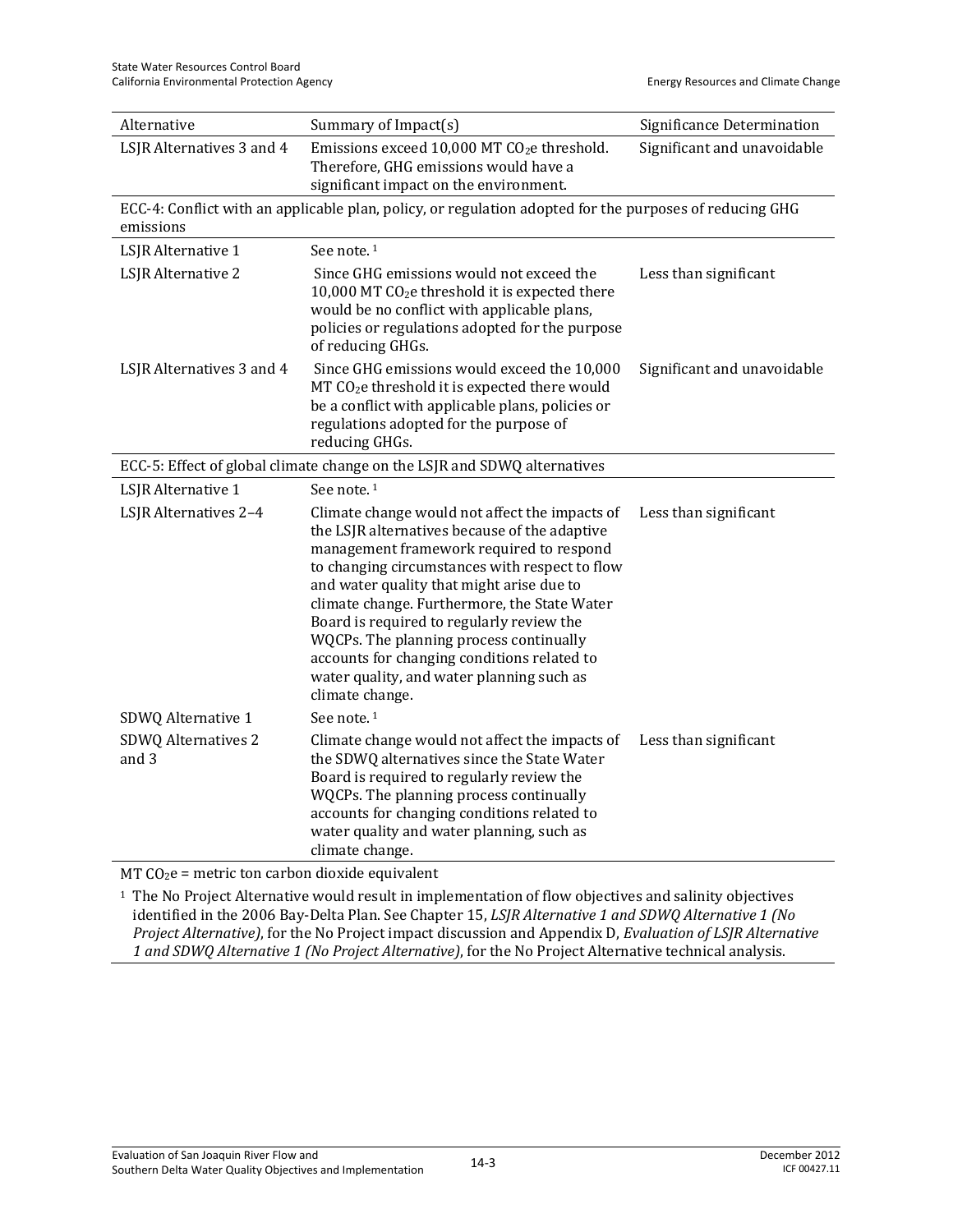# **14.2 Environmental Setting**

## **14.2.1 Lower San Joaquin River and Eastside Tributaries Hydropower Production**

There are numerous hydropower generation plants on the three eastside tributaries. The major power plants are those associated with the New Melones Reservoir (New Melones Dam) on the Stanislaus River, New Don Pedro Reservoir (New Don Pedro Dam) on the Tuolumne River, and Lake McClure (New Exchequer Dam) on the Merced River. The total hydropower generation capacity of the three eastside tributaries combined is about 803 megawatts (MW), and the three facilities considered here represent 87 percent of the total capacity (Appendix J, *Hydropower and Electric Grid Analysis of LSJR Flow Alternatives*). Table 14-2 shows the head for each reservoir, which is the difference between the maximum elevation and tail-water elevation, and the corresponding maximum capacity for the New Melones, New Don Pedro, and New Exchequer power plants.

| Power Plant                                                                          | Maximum<br>Elevation (feet) | Tail-water<br>Elevation (feet) | Headwater<br>(feet) | <b>Maximum Capacity</b><br>(MW) |
|--------------------------------------------------------------------------------------|-----------------------------|--------------------------------|---------------------|---------------------------------|
| New Melones                                                                          | 1,088                       | 503                            | 585                 | 300                             |
| New Don Pedro                                                                        | 830                         | 310                            | 520                 | 203                             |
| New Exchequer                                                                        | 867                         | 400                            | 467                 | 95                              |
| Source: Appendix J, Hydropower and Electric Grid Analysis of LSJR Flow Alternatives. |                             |                                |                     |                                 |

#### **Table 14-2. Existing Maximum Capacity at Major Hydropower Plants on LSJR Eastside Tributaries**

MW = megawatts

The existing hydropower production was estimated for the various power plants on the three eastside tributaries. While actual hydropower generation in any given period is variable and depends on the amount of surface water captured and stored in the reservoir during wet and dry years, Table 14-3 summarizes the average annual hydropower generation on each of the three eastside tributaries to provide an overall sense of hydropower generation at the three plants.

|  | Table 14-3. Annual Baseline Hydropower Generation (GWh) on LSJR Eastside Tributaries |  |  |
|--|--------------------------------------------------------------------------------------|--|--|
|--|--------------------------------------------------------------------------------------|--|--|

| LSJR Tributary     |       | Average Annual Hydropower Generation |
|--------------------|-------|--------------------------------------|
| Stanislaus River   | 577   |                                      |
| Tuolumne River     | 628   |                                      |
| Merced River       | 403   |                                      |
| Project-wide Total | 1,607 |                                      |

Source: Appendix J, *Hydropower and Electric Grid Analysis of LSJR Flow Alternatives*. Baseline conditions are those from the "Current (2009) Conditions" CALSIM II model run from the DWR *State Water Project Delivery Reliability Report 2009 (2010)*.

GWh = gigawatt hours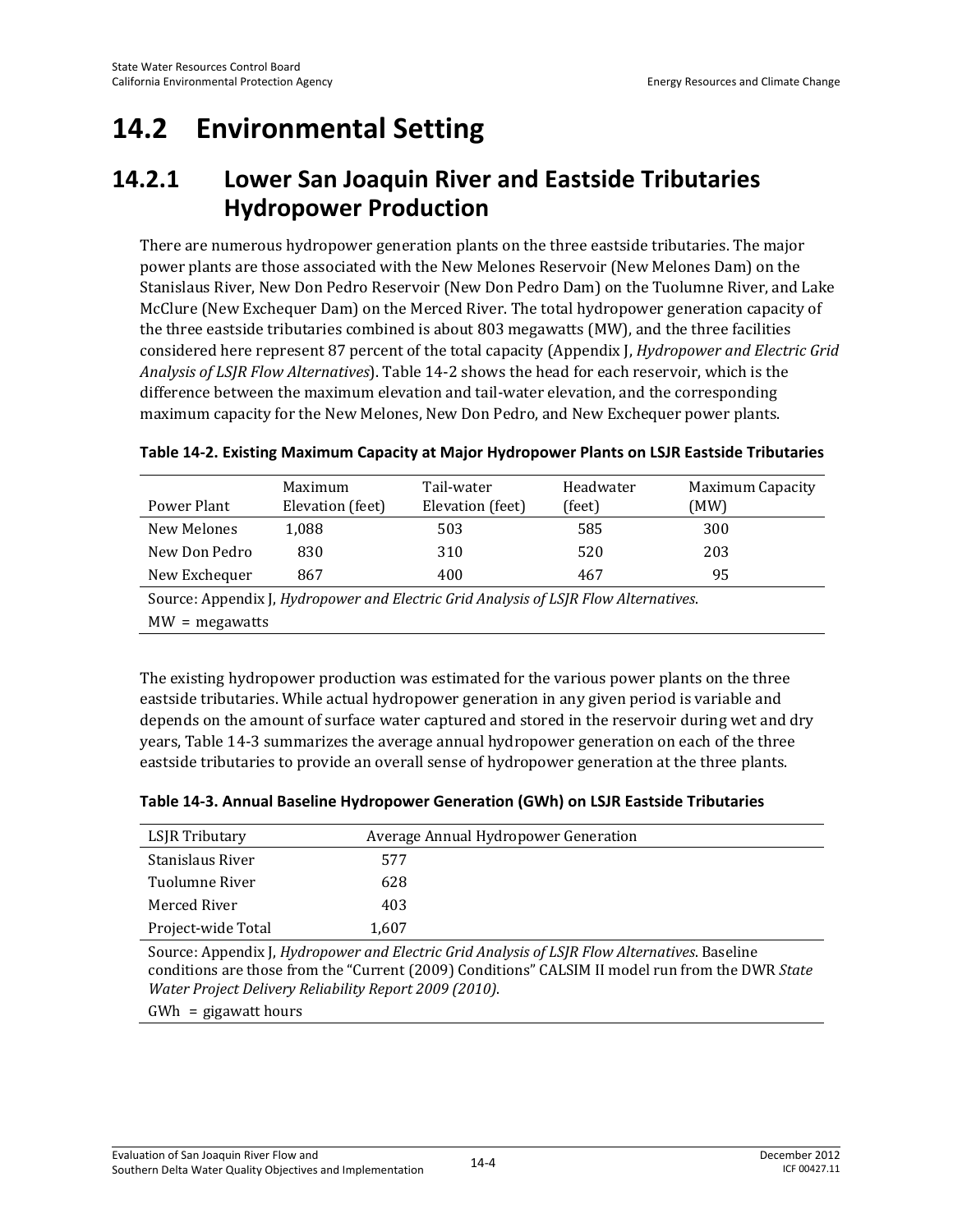# **14.2.2 Transmission System in Central California**

This section provides a brief overview of the transmission systems and the balancing authorities in which the three hydropower plants, New Melones, New Don Pedro, and New Exchequer are located. According to the North American Electric Reliability Corporation (NERC), a balancing authority is defined as the responsible entity that integrates resource plans ahead of time, maintains loadinterchange-generation balance and supports interconnection frequency in real time. The balancing authorities are listed in Table 14-4 and discussed in the sections below. This information is discussed to provide context for the capacity reduction calculation and power flow analysis discussed below in Section 14.4.2.

| Power Plant                                                                                                                                                                                                                                | <b>Balancing Authority</b>                         |  |  |
|--------------------------------------------------------------------------------------------------------------------------------------------------------------------------------------------------------------------------------------------|----------------------------------------------------|--|--|
| New Exchequer                                                                                                                                                                                                                              | California Independent System Operator (CAISO)     |  |  |
| New Melones                                                                                                                                                                                                                                | Sacramento Municipal Utility District (SMUD)       |  |  |
| New Don Pedro                                                                                                                                                                                                                              | Turlock Irrigation District (TID-68%) and SMUD-32% |  |  |
| Source: Appendix J, Hydropower and Electric Grid Analysis of LSJR Flow Alternatives.                                                                                                                                                       |                                                    |  |  |
| Note: Don Pedro Hydro Power Plant is jointly owned by TID and Modesto Irrigation District (MID).<br>SMUD performs the balancing authority function for MID's portion of the plant while TID is<br>the balancing authority for its portion. |                                                    |  |  |

## **California Independent System Operator**

The New Exchequer hydropower plant lies in the Greater Fresno local capacity areas. These are areas that are transmission constrained and require a certain minimum amount of local generation for meeting the local load requirements. California Independent System Operator (CAISO) operates the high-voltage, long-distance power lines that make up 80 percent of California's wholesale power grid. It is responsible for system reliability in the local capacity areas and other areas throughout California by scheduling available transmission capacity. The California Public Utilities Commission (CPUC) adopted the Resource Adequacy (RA) program in 2004 with the twin objectives of (1) providing sufficient resources to CAISO to ensure the safe and reliable operation of the grid in real time, and (2) providing appropriate incentives for the siting and construction of new resources needed for reliability in the future (CPUC 2011). Each year CAISO performs the Local Capacity Technical (LCT) Study to identify local capacity requirements within its territory. The results of this study are provided to CPUC for consideration in its RA program. These results are also be used by CAISO for identifying the minimum quantity of local capacity necessary to meet the North American Electric Reliability Corporation (NERC) reliability criteria used in the LCT Study (CAISO 2010).

Table 14-5 shows the historical local capacity area peak load, and total dependable local area generation for the Greater Fresno area. The table also shows the local capacity area as a percentage of the total dependable local generation. For example, in 2011, the local capacity area in Greater Fresno was 2,448 megawatts (MW) while the peak load stood at 3,306 MW: the local capacity area was 74 percent of the peak load. At the same time, the total dependable generation stood at 2,919 MW which meant that the local capacity area was 84 percent of the total dependable generation. In other words, in 2011 Greater Fresno had sufficient local resources available to meet its local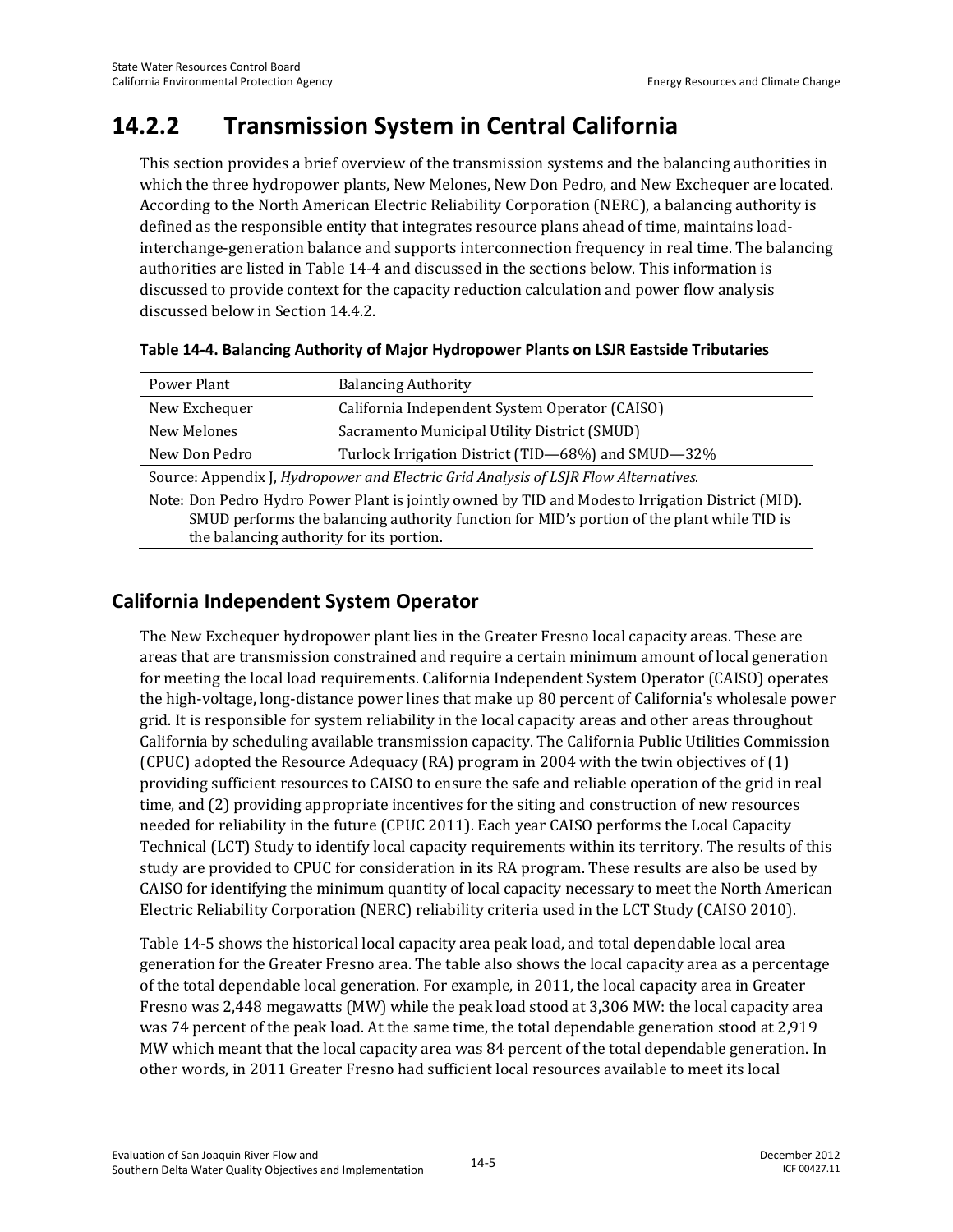capacity requirements. As previously mentioned, these are minimum generation requirements imposed on transmission constrained regions within the state.

| Year                                                                                 | Local<br>Capacity<br>Area (MW) | Peak Load<br>(MW) | Local<br>Capacity<br>Area as % of<br>Peak Load | Dependable Local Area<br>Generation (MW) | Local Capacity<br>Area as % of<br>Total Area<br>Generation |
|--------------------------------------------------------------------------------------|--------------------------------|-------------------|------------------------------------------------|------------------------------------------|------------------------------------------------------------|
| 2006                                                                                 | 2.837                          | 3,117             | 91                                             | 2,651                                    | 107                                                        |
| 2007                                                                                 | 2,219                          | 3,154             | 70                                             | 2,912                                    | 76                                                         |
| 2008                                                                                 | 2,382                          | 3,260             | 73                                             | 2,991                                    | 80                                                         |
| 2009                                                                                 | 2.680                          | 3.381             | 79                                             | 2,829                                    | 95                                                         |
| 2010                                                                                 | 2.640                          | 3.377             | 78                                             | 2.941                                    | 90                                                         |
| 2011                                                                                 | 2,448                          | 3,306             | 74                                             | 2,919                                    | 84                                                         |
| Source: Appendix J, Hydropower and Electric Grid Analysis of LSJR Flow Alternatives. |                                |                   |                                                |                                          |                                                            |
| $MW = megawatts$                                                                     |                                |                   |                                                |                                          |                                                            |

| Table 14-5. Local Capacity Needs vs. Peak Load and Local Area Generation for Greater Fresno Area |  |
|--------------------------------------------------------------------------------------------------|--|
|--------------------------------------------------------------------------------------------------|--|

In the California ISO board of governors approved 2010/2011 transmission plan, CAISO identified a number of transmission upgrades that are needed in the Greater Fresno Area to maintain system reliability between 2011 and 2020. Pacific Gas & Electric Company (PG&E) proposed a number of projects to maintain system reliability in the Greater Fresno Area (CAISO 2011). A number of generators are also seeking interconnection in the Greater Fresno Area between now and 2014. These transmission and generation projects are likely to improve the system reliability in the Greater Fresno Area.

## **Sacramento Municipal Utility District**

SMUD, established in 1946, is the nation's sixth largest community-owned electric utility in terms of customers served (approximately 590,000) and covers a 900-square-mile area that includes Sacramento County and a small portion of Placer County. While the New Melones Power Plant physically resides in the CAISO balancing authority area, Sierra Nevada Region (SNR), Sacramento Municipal Utility District (SMUD), and CAISO operate New Melones as a pseudo-tie generation export from CAISO into the SMUD balancing authority area (Western Area Power Administration 2010). The pseudo-tie generation export arrangement implies that New Melones is electrically and operationally included as part of the SMUD balancing authority area. For purposes of Qualifying Capacity, SNR has designated the New Melones Power Plant as part of the Central Valley Project (CVP) resource in the SMUD balancing authority area.

As part of the biennial resource adequacy and resource plan assessments for publically owned utilities, the California Energy Commission (CEC) published its biennial report in November 2009 detailing the need and availability of generation resources to meet the future load and planning reserve margin requirements within the territory of publically owned utilities (CEC 2009a). The report indicates that SMUD will be able to meet its resource adequacy requirements in the near term; however, in 2018, SMUD's generation resources may not be sufficient to meet its load and planning reserve margin obligations. The expected deficiency in 2018 is estimated to be 347 megawatts (MW), but the CEC does not expect this to be an issue due to the lead time available to resolve the expected deficiency.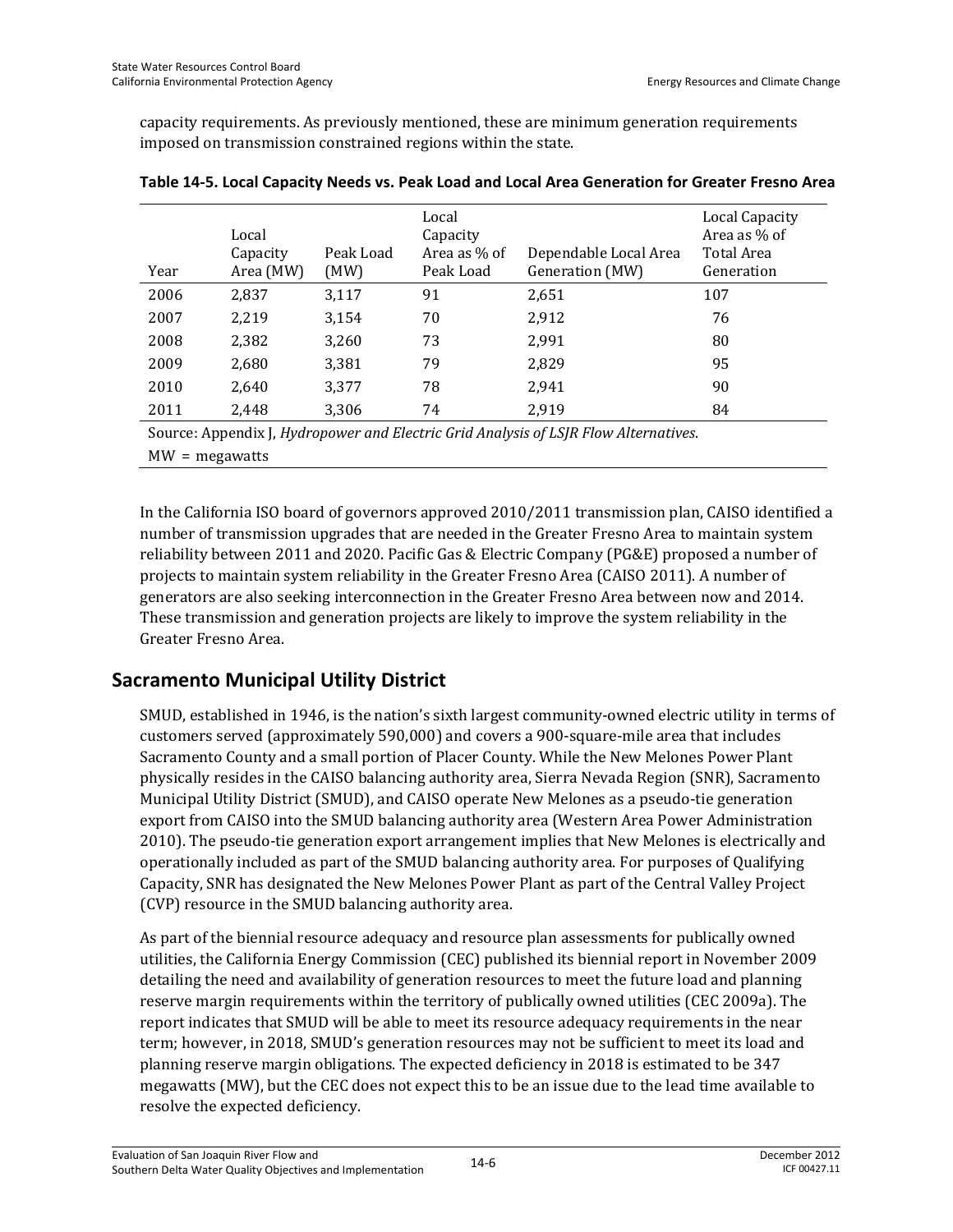SMUD also carries out an annual 10-year transmission planning process to ensure that NERC and Western Electricity Coordinating Council (WECC) Reliability Standards are met each year of the 10 year planning horizon. Major projects that have been proposed in the 2010 transmission plan for the 2016–2020 time period are expected to improve the reliability of SMUD's electric system as well as increase its load-serving capability.

## **Turlock Irrigation District**

The Turlock Irrigation District (TID) operates as a balancing authority located between Sacramento and Fresno in California's Central Valley (California Transmission Planning Group). Westley 230 kilovolt (kV) and Oakdale 115 kV lines provide import access for TID. The TID balancing authority incorporates all 662 square miles of TID's electric service territory as well as a 115 kV loop with three 115 kV substations owned by the Merced Irrigation District (Merced ID). The Merced ID facilities are interconnected to TID's August and Tuolumne 115 kV substations and are located just south of TID's service territory and north of the city of Merced. TID is the majority owner and operating partner of the New Don Pedro Power Plant with 68.46 percent ownership and MID has a 31.54 percent ownership.

# **14.2.3 Climate Change**

The phenomenon known as the *greenhouse effect* keeps Earth's atmosphere near the surface warm enough for successful habitation by humans and other forms of life. GHGs present in the earth's lower atmosphere play a critical role in maintaining Earth's temperature as they trap some of the long-wave infrared radiation emitted from Earth's surface that otherwise would have escaped to space.

The accelerated increase of fossil fuel combustion and deforestation since the Industrial Revolution of the nineteenth century has exponentially increased concentrations of GHGs in the atmosphere. Increases in the atmospheric concentrations of GHGs in excess of natural ambient concentrations increase the natural greenhouse effect.

This increased greenhouse effect has contributed to global warming, which is an increased rate of warming of Earth's surface temperature. Specifically, increases in GHGs lead to increased absorption of long-wave infrared radiation by the earth's atmosphere and further warm the lower atmosphere, thereby increasing evaporation rates and temperatures near the surface. Warming of Earth's lower atmosphere induces large-scale changes in ocean circulation patterns, precipitation patterns, global ice cover, biological distributions, and other changes to Earth's systems that are collectively referred to as *climate change*.

The Intergovernmental Panel on Climate Change (IPCC) has been established by the World Meteorological Organization and United Nations Environment Programme to assess scientific, technical, and socioeconomic information relevant to the understanding of climate change, its potential impacts, and options for adaptation and mitigation. The IPCC estimates that the average global temperature rise between the years 2000 and 2100 could range from  $1.1^{\circ}$ C, with no increase in GHG emissions above year 2000 levels, to 6.4°C, with substantial increase in GHG emissions (IPCC 2007). Large increases in global temperatures could have massive deleterious impacts on the natural and human environments.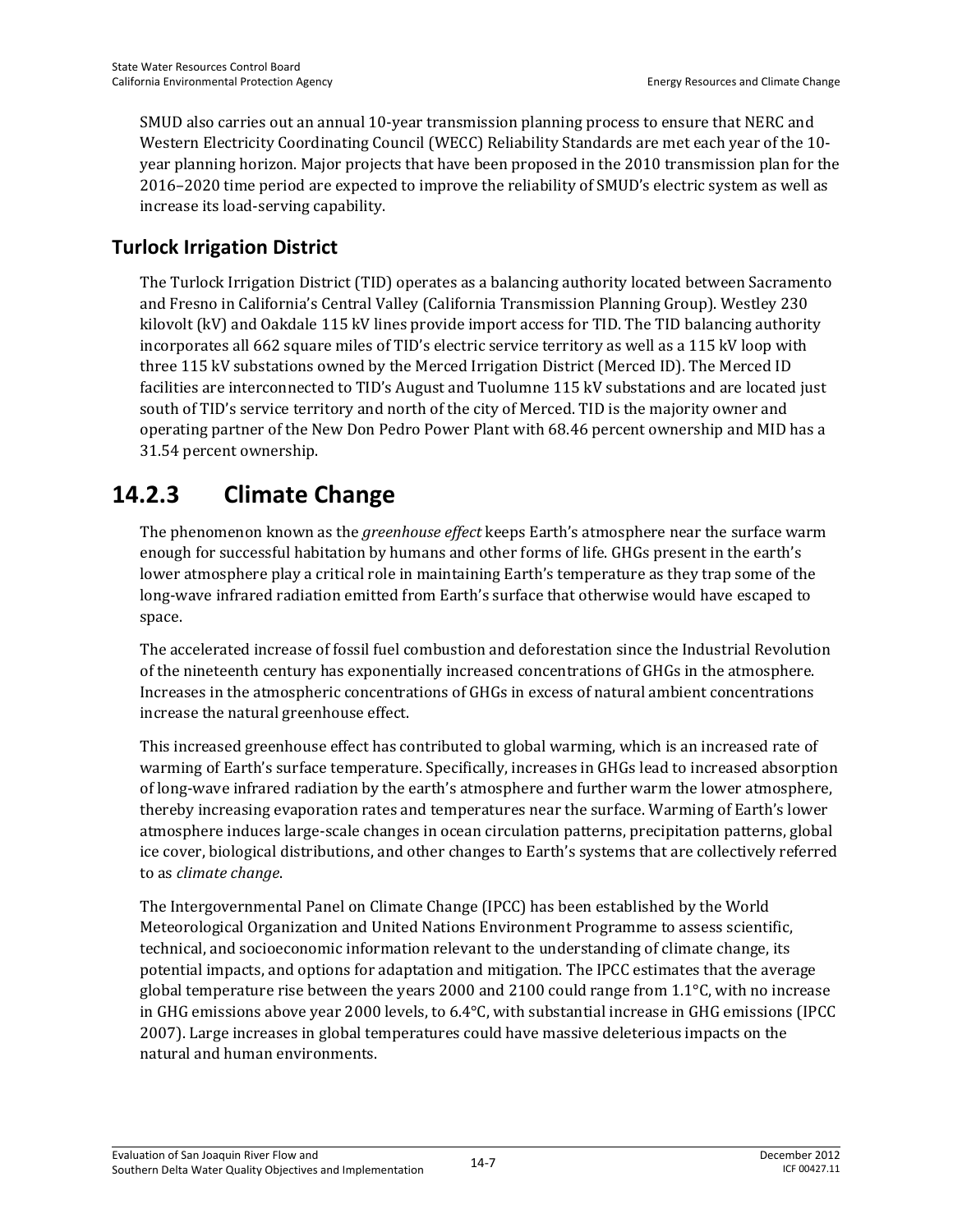## **Principal Greenhouse Gases**

GHGs are gases that trap heat in the atmosphere. GHGs are both naturally occurring and artificial. Examples of GHGs that are produced both by natural processes and industry are carbon dioxide  $(CO<sub>2</sub>)$ , methane  $(CH<sub>4</sub>)$ , and nitrous oxide  $(N<sub>2</sub>O)$ . Examples of GHGs created and emitted primarily through human activities are hydrofluorocarbons (HFCs), perfluorocarbons (PFCs), and sulfur hexafluoride (SF<sub>6</sub>). The primary GHGs generated by the alternatives—CO<sub>2</sub>, CH<sub>4</sub>, and N<sub>2</sub>O—are discussed below.

The IPCC estimates that  $CO<sub>2</sub>$  accounts for more than 75 percent of all anthropogenic (human-made) GHG emissions. Three quarters of anthropogenic  $CO<sub>2</sub>$  emissions are the result of fossil fuel burning, and approximately one quarter result from land use change (IPCC 2007).  $CH<sub>4</sub>$  is the second largest contributor of anthropogenic GHG emissions and is the result of growing rice, raising cattle, combustion, and mining coal . N<sub>2</sub>O, while not as abundant as  $CO<sub>2</sub>$  or  $CH<sub>4</sub>$ , is a powerful GHG. Sources of N2O include agricultural processes, nylon production, fuel-fired power plants, nitric acid production, and vehicle emissions.

In order to simplify reporting and analysis, methods have been set forth to describe emissions of GHGs in terms of a single gas. The most commonly accepted method to compare GHG emissions is the global warming potential (GWP) methodology defined in the IPCC reference documents (IPCC 1996, 2001). The IPCC defines the GWP of various GHGs on a normalized scale that recasts all GHG emissions in terms of  $CO<sub>2</sub>e$ . GWP is a measure of a gas's heat-absorbing capacity and lifespan relative to a reference gas,  $CO<sub>2</sub> (CO<sub>2</sub>$  has a GWP of 1, by definition).

Table 14-6 lists the global warming potential of  $CO<sub>2</sub>$ , CH<sub>4</sub>, and N<sub>2</sub>O; their lifetimes; and abundances in the atmosphere in parts per million (ppm) and parts per trillion (ppt).

| <b>GHG</b>                              | Global Warming<br>Potential (100 years) | Lifetime (years) | 2005 Atmospheric<br>Abundance |  |
|-----------------------------------------|-----------------------------------------|------------------|-------------------------------|--|
| $CO2$ (ppm)                             |                                         | $50 - 200$       | 379                           |  |
| $CH4$ (ppt)                             | 21                                      | $9 - 15$         | 1.7                           |  |
| $N_2O$ (ppt)                            | 310                                     | 120              | 0.32                          |  |
| Sources: IPCC 1996, 2001:388-390, 2007. |                                         |                  |                               |  |
| $GHG =$ greenhouse gas                  |                                         |                  |                               |  |
| $ppm =$ parts per million               |                                         |                  |                               |  |
| $ppt = parts per trillion$              |                                         |                  |                               |  |

#### **Table 14-6. Lifetimes and Global Warming Potentials**

## **Greenhouse Gas Emissions Inventories**

A GHG inventory is a quantification of GHG emissions and sinks within a selected physical and/or economic boundary over a specified time. GHG inventories can be performed on a large scale (i.e., for global and national entities) or on a small scale (i.e., for a particular building or person). GHG sinks typically refer to removals of GHGs from the atmosphere as a result of carbon sequestration. Carbon sequestration is the process by which plants absorb and store atmospheric CO<sub>2</sub>.

Table 14-7 outlines the most recent global, national, and statewide GHG inventories to help contextualize the magnitude of potential alternative-related emissions.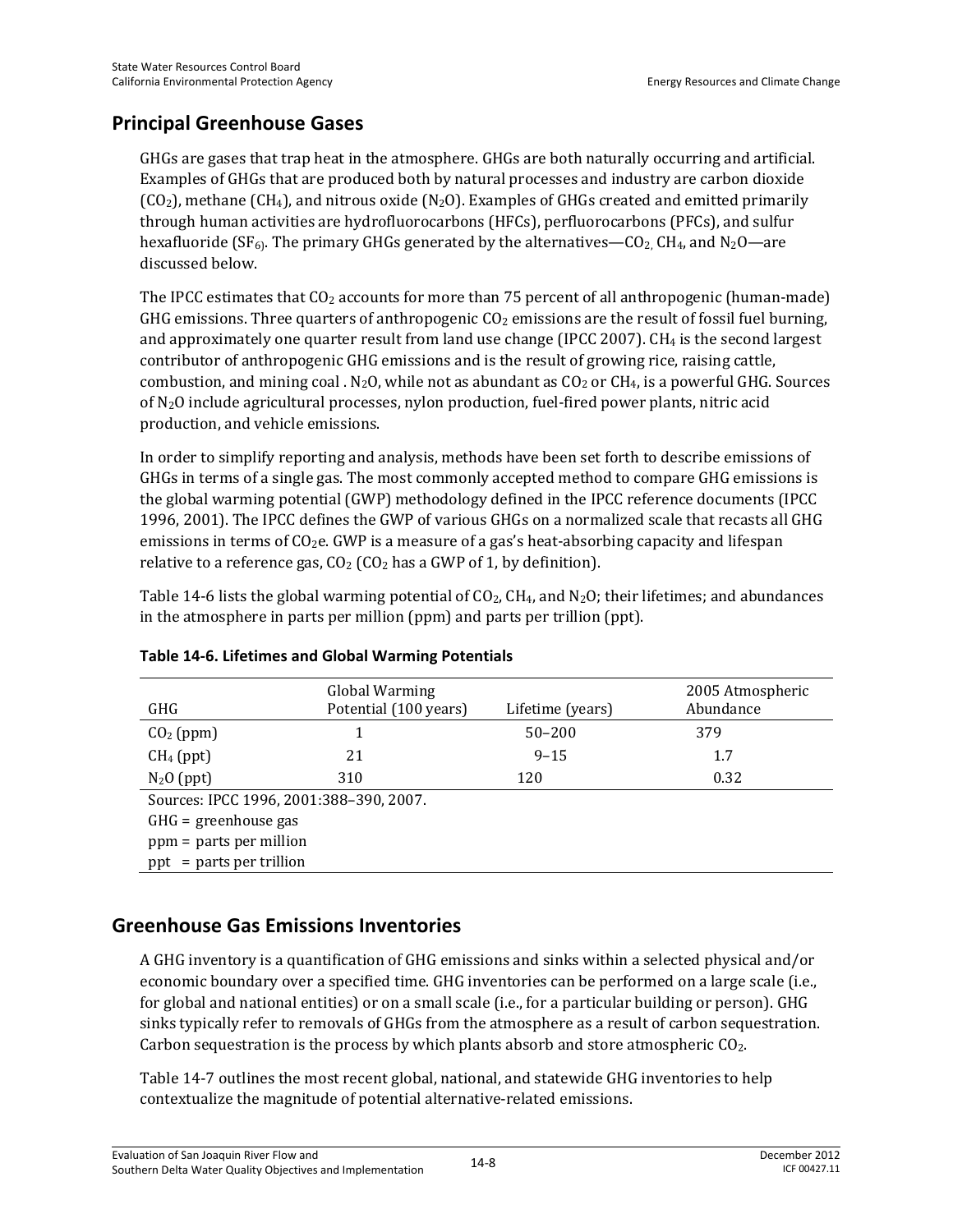| <b>Emissions Inventory</b>                       | Total GHG Emissions and Sinks in $CO2e$<br>(metric tons) |  |  |
|--------------------------------------------------|----------------------------------------------------------|--|--|
| 2004 IPCC Global GHG Emissions Inventory         | 49,000,000,000                                           |  |  |
| 2010 USEPA National GHG Emissions Inventory      | 5,747,100,000                                            |  |  |
| 2009 ARB State GHG Emissions Inventory           | 452,970,000                                              |  |  |
| Sources: IPCC 2007; USEPA 2012a; ARB 2011.       |                                                          |  |  |
| IPCC = Intergovernmental Panel on Climate Change |                                                          |  |  |
| $=$ greenhouse gas<br>GHG                        |                                                          |  |  |
| USEPA = U.S. Environmental Protection Agency     |                                                          |  |  |
| = Air Resources Board<br>ARB                     |                                                          |  |  |

#### **Table 14-7. Global, National, and State Greenhouse Gas Emissions Inventories**

### **Climate Change Effects on State Climate Trends**

Climate change is a complex phenomenon that has the potential to alter local climatic patterns and meteorology. Although modeling indicates that climate change will result in such things as sea level rise and changes in regional climate and rainfall, a high degree of scientific uncertainty still exists with regard to characterizing future climate characteristics and predicting how various ecological and social systems will react to any changes in the existing climate at the local level. Regardless of this uncertainty, it is widely understood that some form of climate change is expected to occur in the future.

Several recent studies have attempted to characterize future climatic scenarios for California. While specific estimates and statistics on the severity of changes vary, sources agree that the San Joaquin Valley and the Delta will witness warmer temperatures, increased heat waves, and changes in rainfall patterns. In addition, reduced snow pack and stream flow in the Sierra Nevada mountains, could lead to changes in water supply into the Delta region. Specifically, the CEC estimates that average annual temperatures in the state will increase by approximately  $1^{\circ}$ C–3 $^{\circ}$ C between 2010 and mid-century, according the model for the Sacramento region. Climatic models also predict that between 2035 and 2064, the number of heat wave days modeled for the Sacramento region will increase by more than 100 days, relative to the previous 30-year period between 2005 and 2034. Annual precipitation may experience a declining trend, but remain highly variable, suggesting that the Sacramento Valley will be vulnerable to increased drought. Warmer temperatures and increased precipitation in the form of rain are expected to result in decreased snowpack in the Sierra Nevada. Such effects will translate into earlier snowmelt and increased potential for flooding as a result of insufficient reservoir capacity to retain earlier snowmelt. (IPCC 2007; California Natural Resources Agency 2009; CEC 2009b)

Sea level rise during the next 50 years is expected to increase dramatically over historical rates. The CEC predicts that by 2050, sea level rise, relative to the 2000 measurements, will range from 30 centimeters (cm) to 45 cm. Coastal sea level rise could result in saltwater intrusion to the Delta and associated biological impacts in the San Joaquin Valley. Changes in soil moisture and increased risk of wildfires also may dominate future climatic conditions in the area. (IPCC 2007; California Natural Resources Agency 2009; CEC 2009b).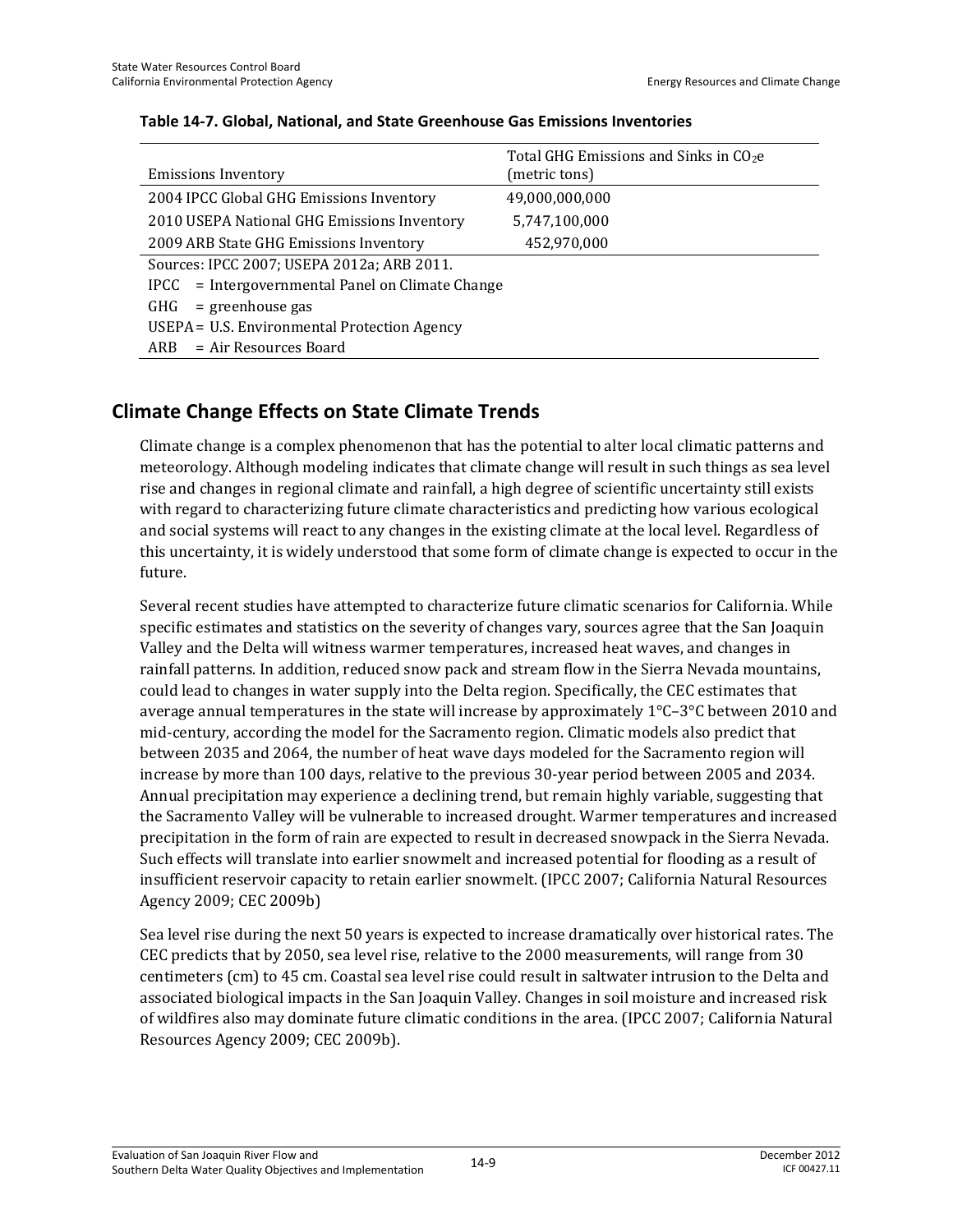The changes in temperature, precipitation and sea level may have substantial effects on other resources areas. The primary effects of climate change anticipated in California are listed below (California Natural Resources Agency 2009).

- Increased average temperatures (air, water, and soil).
- Reduced or slightly increased annual precipitation amounts.
- Change from snowfall (and spring snowmelt) to rainfall.
- Decreased Sierra snowpack (earlier runoff, reduced maximum storage).
- Increased evapotranspiration.
- Increased frequency and intensity of Pacific storms (flood events).
- Increased severity of droughts.
- Increased frequency and severity of extreme heat events.
- Increased frequency and severity of wildfire events.
- Sea level rise (with increased salt water intrusion in the Delta).
- Changes in species distribution and ranges.
- Decreased number of species.
- Increased number of vector-borne diseases and pests (including impacts on agriculture).
- Altered timing of animal and plant lifecycles (phenology).
- Disruption of biotic interactions (e.g., predator-prey relationships amongst species and increased invasive species abundance).
- Changes in physiological performance, including reproductive success and survival of plants and animals.
- Increase in invasive species.
- Altered migration patterns of fishes, aquatic-breeding amphibians, birds, and mammals.
- Changes in food (forage) base.
- Changes in habitat, vegetation structure, and plant and animal communities.

These changes have significant implications for water quality, water supply, flooding, aquatic ecosystems, energy generation, and recreation throughout the state. Guidance documents have been drafted and published to discuss strategies to protect resources from climate change in California (e.g., the State Of California Sea-Level Rise Interim Guidance Document) (Coastal and Ocean Working Group of the California Climate Action Team 2010).

# **14.3 Regulatory Setting**

The climate change regulatory setting is complex and evolving. The following section identifies key legislation, executive orders, and seminal court cases relevant to the environmental assessment of GHG emissions.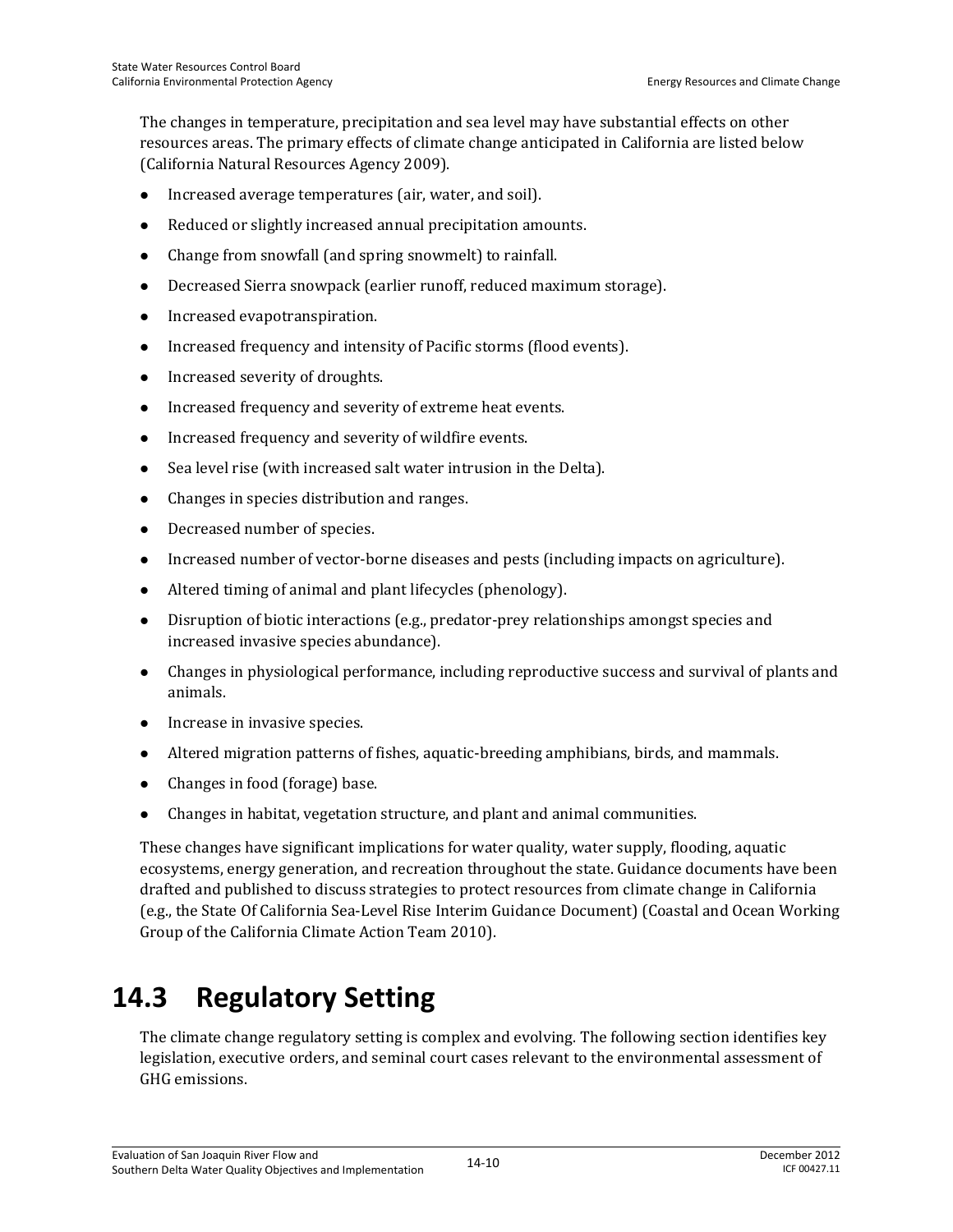# **14.3.1 Federal**

Relevant federal programs, policies, plans, or regulations related to GHG emissions are described below.

## **Mandatory Greenhouse Gas Reporting Rule**

On September 22, 2009, the U.S. Environmental Protection Agency (USEPA) released its final Greenhouse Gas Reporting Rule (Reporting Rule). The Reporting Rule is a response to the fiscal year (FY) 2008 Consolidated Appropriations Act (H.R. 2764; Public Law 110-161), which required USEPA to develop "… mandatory reporting of greenhouse gasses above appropriate thresholds in all sectors of the economy…." The Reporting Rule would apply to most entities that emit 25,000 metric tons (MT) of CO2e or more per year. Starting in 2010, facility owners are required to submit an annual GHG emissions report with detailed calculations of facility GHG emissions. The Reporting Rule also would mandate recordkeeping and administrative requirements in order for USEPA to verify annual GHG emissions reports.

## **14.3.2 State**

Relevant state programs, policies, plans, or regulations related to GHG emissions are described below.

## **Executive Order S-3-05**

Signed by Governor Arnold Schwarzenegger on June 1, 2005, Executive Order S-3-05 asserts that California is vulnerable to the effects of climate change. To combat this concern, Executive Order S-3-05 established the following GHG emissions reduction targets for state agencies.

- By 2010, reduce GHG emissions to 2000 levels.
- By 2020, reduce GHG emissions to 1990 levels.
- By 2050, reduce GHG emissions to 80 percent below 1990 levels.

## **Assembly Bill 32, California Global Warming Solutions Act of 2006**

In September 2006, the California State Legislature adopted Assembly Bill 32, the California Global Warming Solutions Act of 2006 (AB 32). AB 32 establishes a cap on statewide GHG emissions and sets forth the regulatory framework to achieve the corresponding reduction in statewide emission levels. Under AB 32, the California Air Resources Board (ARB) is required to take the following actions.

- Adopt early action measures to reduce GHGs.
- Establish a statewide GHG emissions cap for 2020 based on 1990 emissions.
- Adopt mandatory report rules for significant GHG sources.
- Adopt a scoping plan indicating how emission reductions would be achieved through regulations, market mechanisms, and other actions.
- Adopt regulations needed to achieve the maximum technologically feasible and cost-effective reductions in GHGs.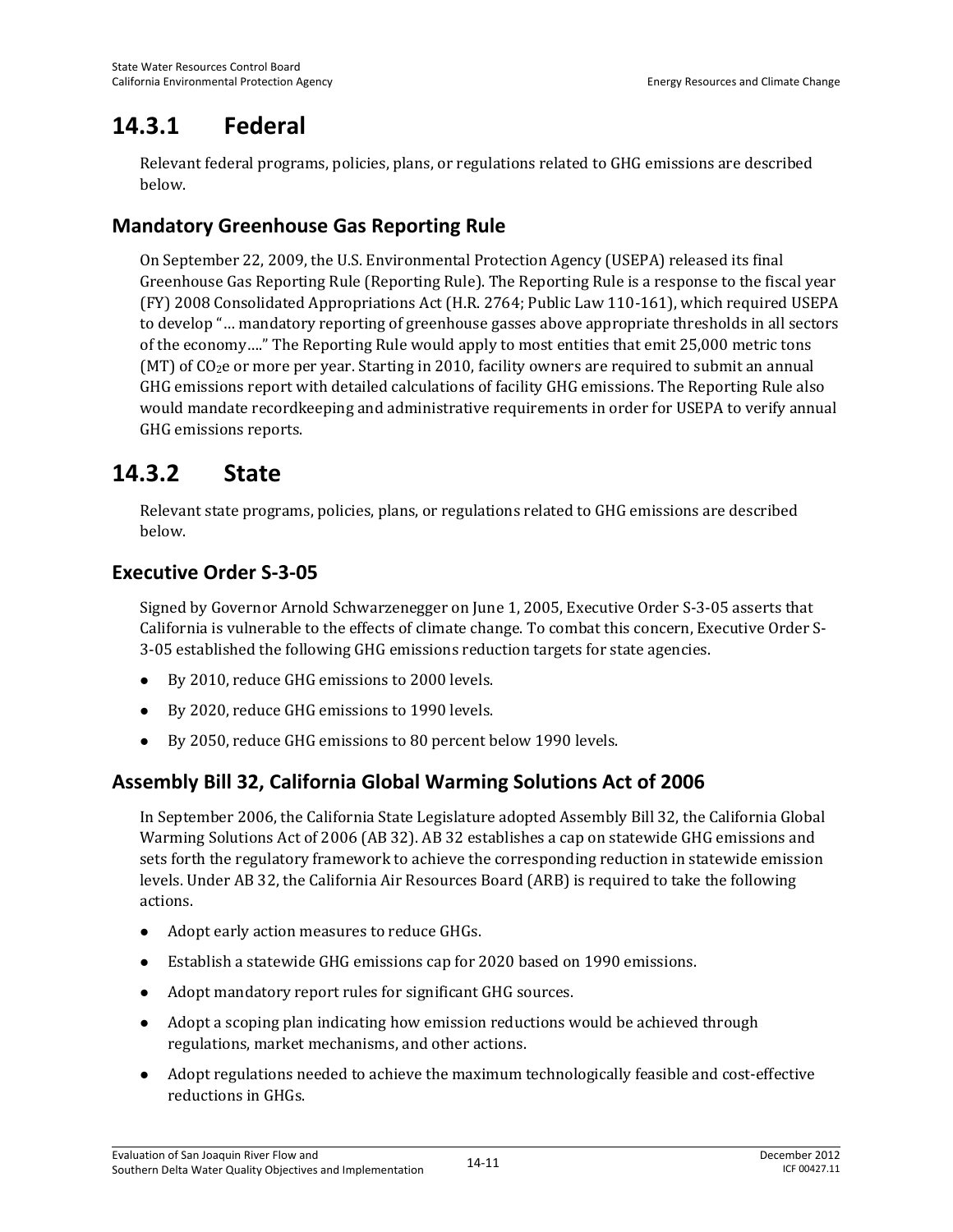## **Climate Change Scoping Plan**

On December 11, 2008, pursuant to AB 32, ARB adopted the Climate Change Scoping Plan. This plan outlines how emissions reductions from significant sources of GHGs will be achieved via regulations, market mechanisms, and other actions. Six key elements are identified and outlined in the plan to achieve emissions reduction targets.

- Expanding and strengthening existing energy efficiency programs as well as building and appliance standards.
- Achieving a statewide renewable energy mix of 33 percent.
- Developing a California cap-and-trade program that links with other Western Climate Initiative partner programs to create a regional market system.
- Establishing targets for transportation-related GHG emissions for regions throughout California, and pursuing policies and incentives to achieve those targets.
- Adopting and implementing measures pursuant to existing state laws and policies, including California's clean car standards, goods movement measures, and the low carbon fuel standard (LCFS).
- Creating targeted fees, including a public goods charge on water use, fees on high global warming potential gases, and a fee to fund the administrative costs of the state's long-term commitment to AB 32 implementation.

The Climate Change Scoping Plan also describes recommended measures that were developed to reduce GHG emissions from key sources and activities while improving public health, promoting a cleaner environment, preserving our natural resources, and ensuring that the impacts of the reductions are equitable and do not disproportionately affect low-income and minority communities. These measures put the state on a path to meet the long-term 2050 goal of reducing California's GHG emissions to 80 percent below 1990 levels. The measures in the approved Climate Change Scoping Plan will be developed and in place in 2012.

## **California 2010 Mandatory Greenhouse Gas Reporting Regulation**

The ARB first approved the Regulation for the Mandatory Reporting of Greenhouse Gas Emissions, in 2007. In 2010, ARB initiated a rulemaking to amend the 2007 version. These amendments became effective on January 1, 2012. The mandatory reporting regulations require reporting for major facilities, which are those that generate more than 25,000 MT of  $CO<sub>2</sub>e$  per year.

## **California Air Resources Board Climate Change Scoping Plan**

The Global Warming Solutions Act of 2006 (AB 32) required the California Air Resources Board (ARB) to prepare and adopt a plan that identified measures that would achieve reductions in greenhouse gas emissions in the State. The Climate Change Scoping Plan (Scoping Plan) was approved by the ARB Board in December 2008. In particular, the Scoping Plan contains six strategies for the Water Sector to implement that are expected to reduce greenhouse gas emissions due to the fact that water use requires significant amounts of energy. The six strategies for the Water Sector to implement include Water Use Efficiency (Measure W-1), Water Recycling (Measure W-2), Water System Energy Efficiency (Measure W-3), Reuse Urban Runoff (Measure W-4), Increase Renewable Energy Production from Water (Measure W-5), and a Public Goods Charge (Measure W-6). Efficient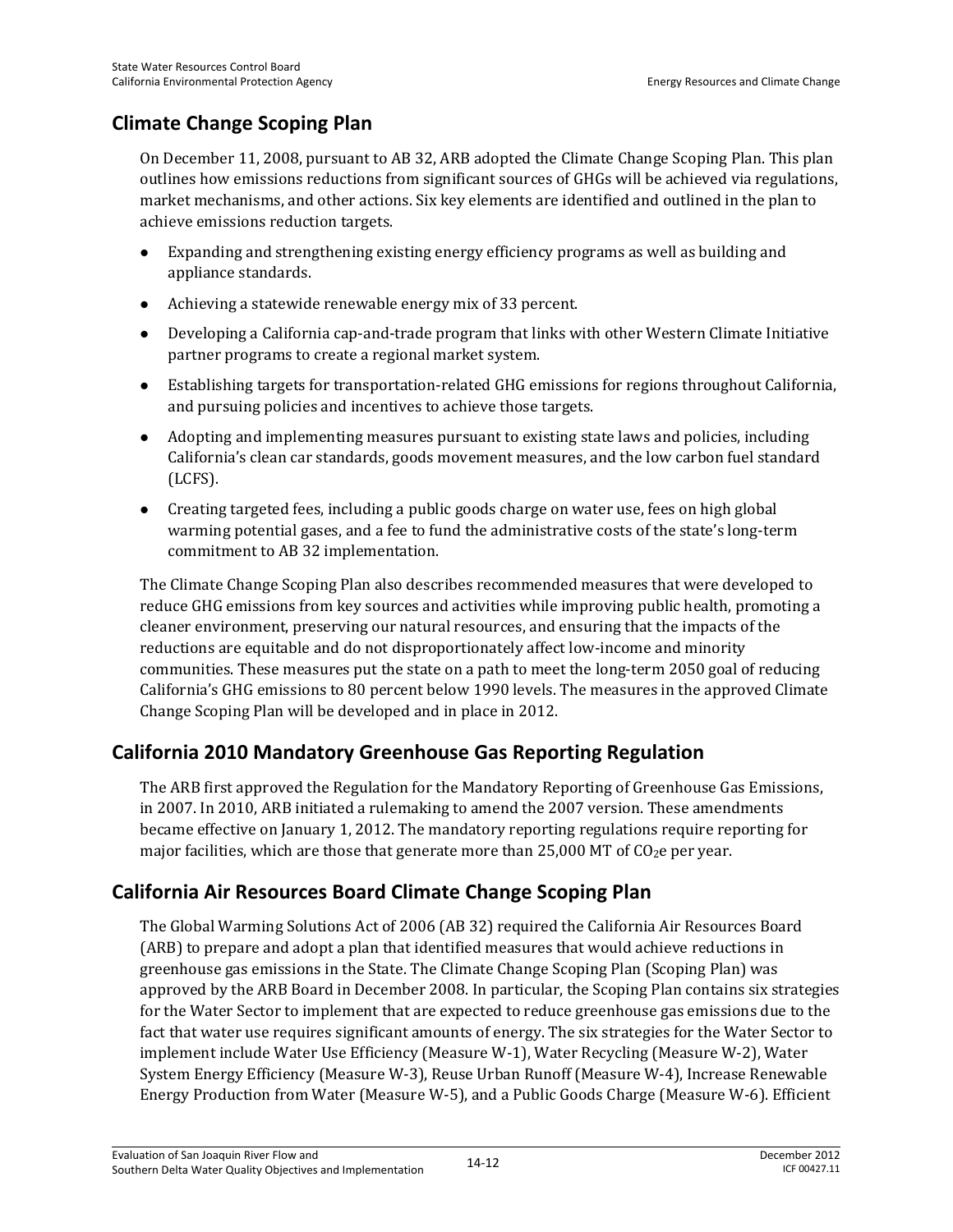water conveyance, treatment and use can result in reductions in greenhouse gas emissions for those activities. The implementation of Measures W-1 through W-5 is expected to result in a total reduction of 4.8 MMTCO2E by 2020.

## **CEQA Statutes and Guidelines**

Senate Bill (SB) 97 of 2007 requires that the State's Office of Planning and Research (OPR) prepare guidelines to submit to the California Resources Agency (now Natural Resources Agency) regarding feasible mitigation of GHG emissions or the effects of GHG emissions as required by the California Environmental Quality Act (CEQA). The Natural Resources Agency adopted amendments to the State CEQA Guidelines for GHG emissions on December 30, 2009. The amendments became effective March 18, 2010.

The 2011 State CEQA Guidelines included a new section (§ 15064.4) that specifically addresses the significance of GHG emissions. Section 15064.4 calls for a good-faith effort to describe, calculate, or estimate GHG emissions. Section 15064.4 further states that the significance of GHG impacts should include consideration of the extent to which the project would increase or reduce GHG emissions, exceed a locally applicable threshold of significance, and comply with regulations or requirements adopted to implement a statewide, regional, or local plan for the reduction or mitigation of GHG emissions. The revisions also state that a project may be found to have a less-than-significant impact if it complies with an adopted plan that includes specific measures to sufficiently reduce GHG emissions ( $\S$  15064(h)(3)). However, the revised guidelines do not require or recommend a specific analysis methodology or provide quantitative criteria for determining the significance of GHG emissions.

In order to assure that wise and efficient use of energy is considered in project decisions, CEQA requires that environmental impact reports (EIRs) include a discussion of the potential energy impacts of proposed projects, with particular emphasis on avoiding or reducing inefficient, wasteful, and unnecessary consumption of energy. Appendix F of the State CEQA Guidelines also includes guidelines for evaluating impacts on energy conservation.

## **State Water Board Water Quality Control Plans and Strategic Plan**

The State Water Resources Control Board (State Water Board) is required to prepare WQCPs and regularly review the plans to update water quality standards. Thus the planning process continually accounts for changing conditions related to water quality and water planning, such as climate change. As the State Water Board updates the WQCPs, information regarding climate change will be incorporated. The 2006 Bay-Delta Plan identifies climate change as an emerging issue to be addressed in future objective setting in the WQCP process. The 2008–2012 State Water Board Strategic Plan also calls for consideration of climate change in several areas, including the planning process for WQCPs. Under climate change scenarios, it is likely that increased flow variability and shifts in timing of high flows would occur. Therefore, the planning process for WQCPs continually incorporates new information with respect to climate change as it becomes available based on the frequency of which the plans must be revised (tri-annual). In addition, the LSJR alternatives include an adaptive management process that can integrate real-time data generated from the rivers and adjust flows based on increased flow variability and shifts in flow timing that may be attributable to climate change.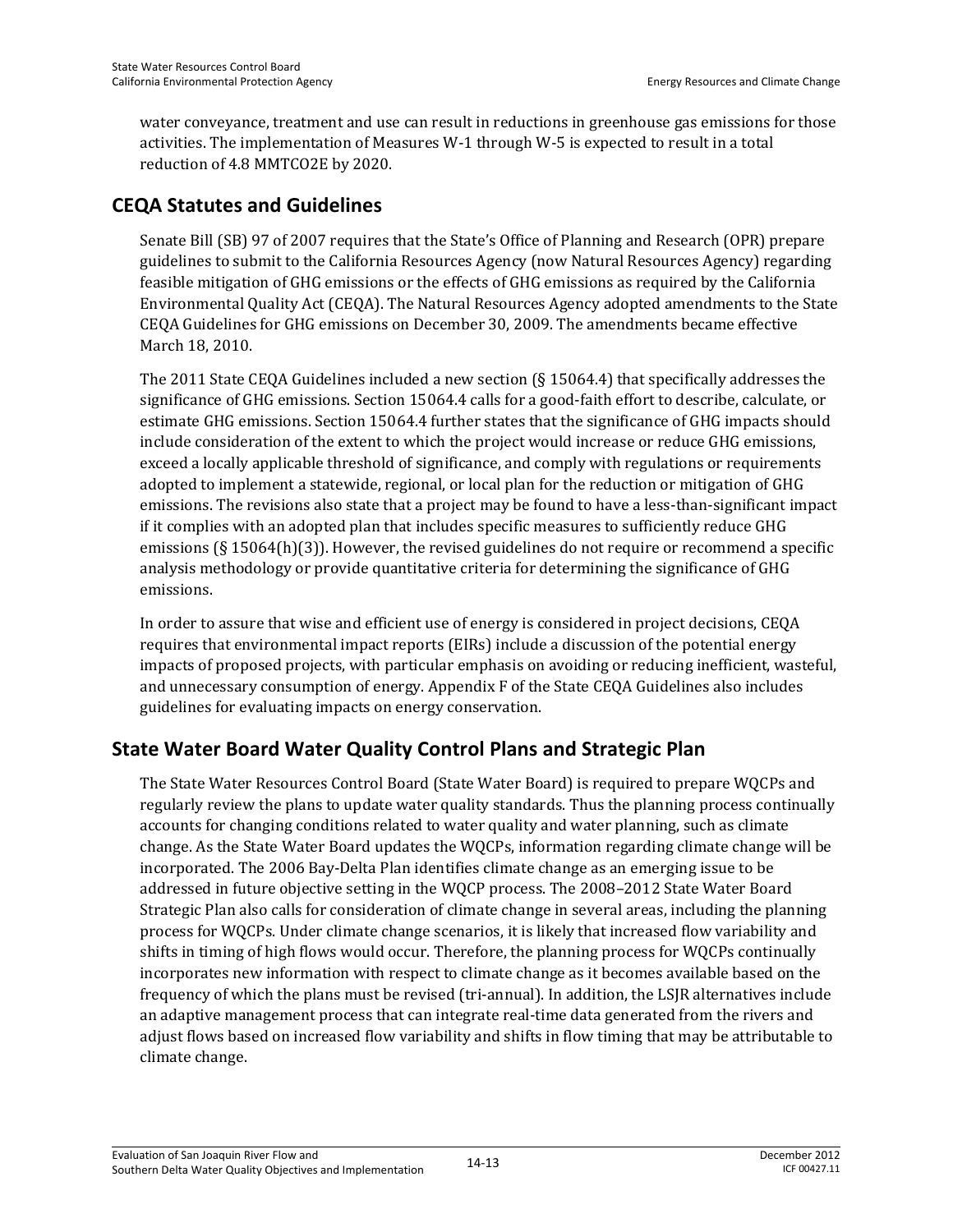# **14.3.3 Regional or Local**

Relevant regional or local programs, policies, or regulations related to GHG emissions are described below. Although local policies, plans, and regulations are not binding on the State of California, below is a description of relevant ones.

## **San Joaquin Valley Air Pollution Control District**

In December 2009, the San Joaquin Valley Air Pollution Control District (SJVAPCD) formally adopted the region's first GHG thresholds for determining significant climate change impacts in the SJVAPCD. The guidance is intended to streamline CEQA review by quantifying emissions reductions that would be achieved through the implementation of Best Performance Standards (BPS). While the thresholds adopted by the SJVAPCD were developed for internal use for projects in which the SJVAPCD is the lead agency, they can serve as the basis for guidance issued by the SJVAPCD for other agencies that are establishing their own processes for determining significance related to climate change (SJVAPCD 2009b).

# **14.4 Impact Analysis**

This section lists the thresholds used to define impacts on energy resources and climate change. It describes the methods of analysis and the approach to determine the significance of impacts on energy resources and climate change. The impact discussion describes the changes to baseline resulting from the alternatives and incorporates the thresholds for determining whether those changes are significant. Measures to mitigate (i.e., avoid, minimize, rectify, reduce, eliminate, or compensate for) significant impacts accompany the impact discussion where appropriate.

# **14.4.1 Thresholds of Significance**

The thresholds for determining the significance of impacts for this analysis are based on the State Water Board's Environmental Checklist in Appendix A of the board's CEQA regulations (Cal. Code Regs., tit. 23, §§ 3720–3781), the Environmental Checklist in Appendix G of the State CEQA Guidelines, and Appendix F of the State CEQA Guidelines. The thresholds derived from the checklist(s) have been modified, as appropriate, to meet the circumstances of the alternatives. (Cal. Code Regs., tit. 23, § 3777, subd. (a)(2).) Energy resources and climate change impacts were determined to be potentially significant (see Appendix B, *State Water Board's Environmental Checklist* in this SED) and therefore are discussed in the analysis.

### **Energy Resources**

Energy impacts would be significant the LSJR alternatives result in any of the following conditions.

- Adversely impact the reliability of California's electric grid.
- Result in inefficient, wasteful, and unnecessary energy consumption.

According to CEQA Appendix F, the goal of conserving energy implies the wise and efficient use of energy. In order to assure that energy implications are considered in project decisions, CEQA requires a discussion of the potential energy impacts of proposed projects and mitigation or avoidance of inefficient, wasteful, and unnecessary consumption of energy.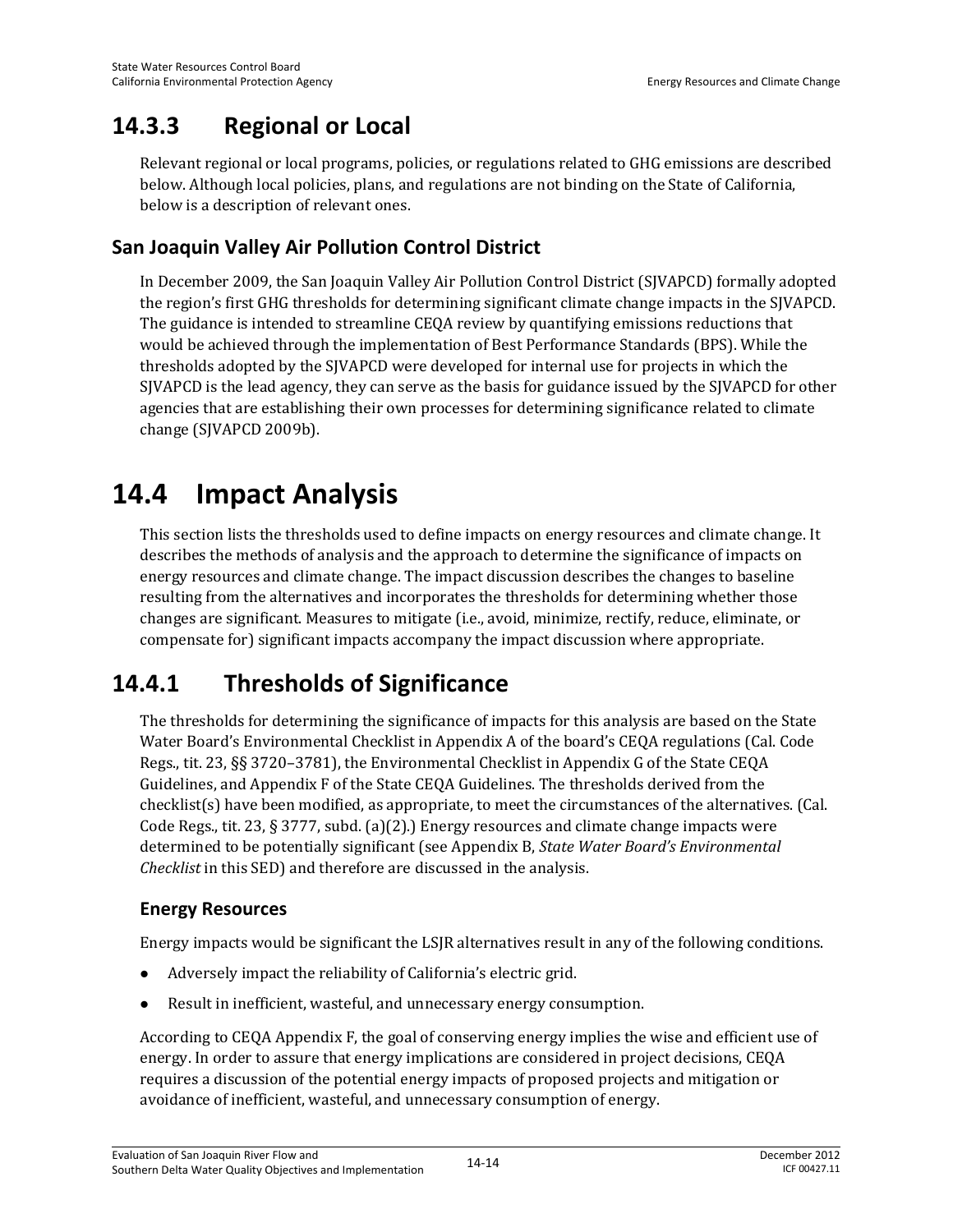## **Climate Change**

Climate change impacts would be significant if the LSJR alternatives result in any of the following conditions.

- Generate GHG emissions, either directly or indirectly, that have a significant impact on the environment.
- Conflict with an applicable plan, policy, or regulation adopted for the purposes of reducing GHG emissions.
- LSJR and SDWQ alternatives effected by global climate change.

Potential changes in electricity generation and distribution could occur; however, several local air pollution control districts have not adopted GHG thresholds to evaluate climate change impacts. Therefore, a threshold of 10,000 MT of  $CO<sub>2</sub>e$  per year is used for evaluating the GHG emission impact of the project under CEQA. The threshold of 10,000 MT of  $CO<sub>2</sub>e$  per year was adopted by the South Coast Air Quality Management District (SCAQMD) and the Bay Area Air Quality Management District (BAAQMD) for industrial projects that would capture 90 percent of all GHG emissions from stationary sources in each air basin. Because the alternatives would affect facilities in several air pollution control districts, the GHG threshold, although conservative, would be and appropriate measure to evaluate climate change impacts.

# **14.4.2 Methods and Approach**

The methods and approach focuses on evaluating the energy and climate change resulting from the alternatives.

## **LSJR Alternatives**

## **Reduction in Hydropower Production**

This section summarizes the method to estimate the potential reduction in hydropower generated by power plants on the three eastside tributaries as a result of the LSJR alternatives. Detailed information related to this methodology is in Appendix J, *Hydropower and Electric Grid Analysis of LSJR Flow Alternatives*. The method relies on the State Water Board Water Supply Effects (WSE) model to estimate the effects of the LSJR alternatives on reservoir releases and storage (elevations head) and allowable diversions to off-stream generation facilities, and then calculate the associated change in monthly and annual amounts of energy produced in comparison to the baseline CALSIM model run.

For a particular alternative, each of the three eastside tributaries must meet the specified percentage of its own unimpaired flow at its mouth with the LSJR during the months of February– June. The percentage unimpaired flow requirements are 20 percent, 40 percent, and 60 percent, respectively, for LSJR Alternatives 2, 3, and 4, but only apply when flows are otherwise below a specified trigger level. Also, flows must not drop below specified levels on each of the three eastside tributaries and together must maintain a minimum flow on the SJR at Vernalis. Specific trigger and minimum flow levels and other details of the LSJR alternatives are provided in Chapter 3, *Alternatives Description*, and are the basis for how the alternatives are modeled in this analysis.

Hydropower facilities on the three eastside tributaries were grouped into four categories (in-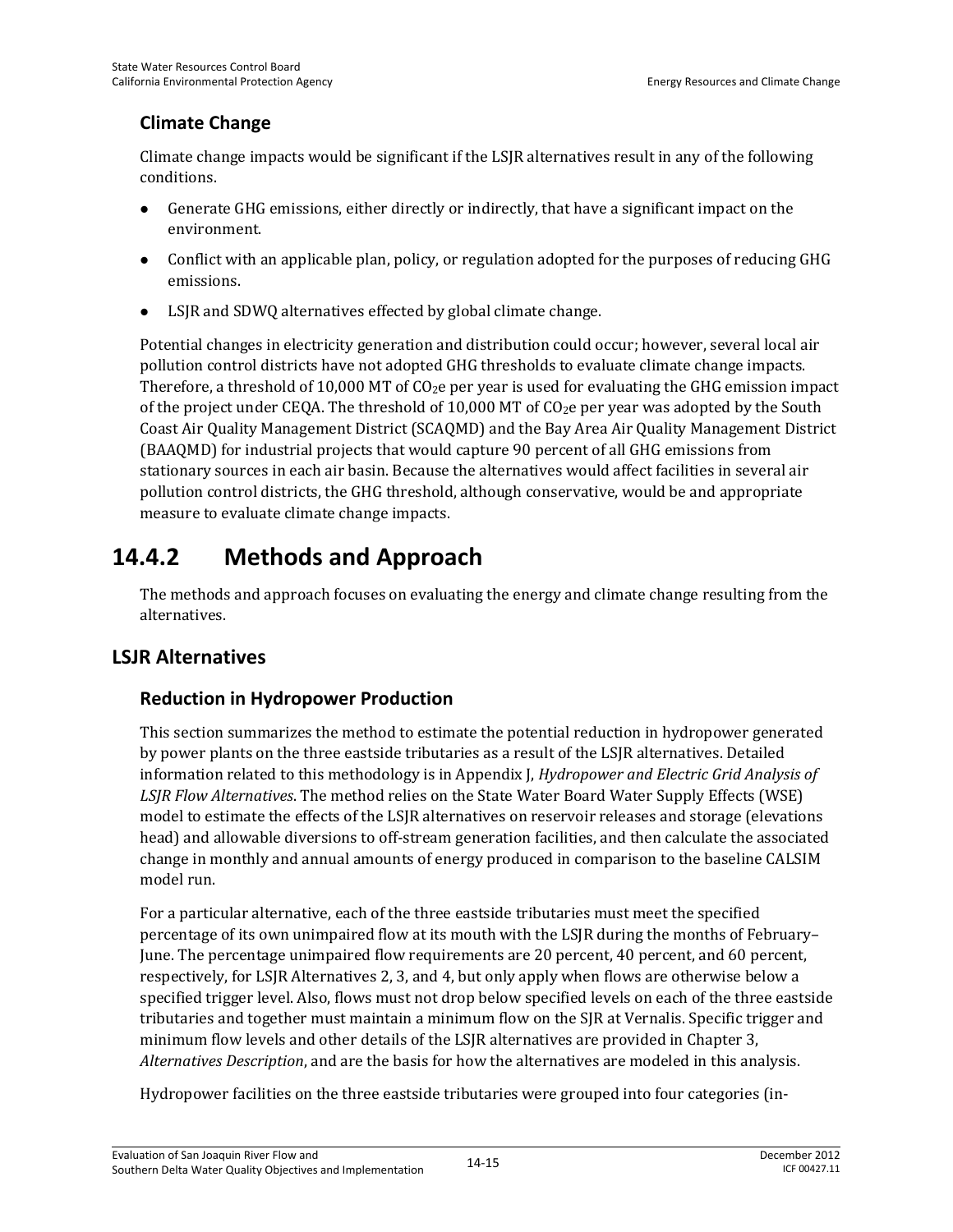stream, rim dam, off-stream, and upstream), based on where they are located relative to the three eastside tributary dams and whether they are in-stream facilities or off-stream facilities. Detailed discussions on calculating hydropower from each of the categories are provided in Appendix J. Table 14-8 contains a summary of the average annual hydropower generation change on each of the three eastside tributaries due to LSJR Alternatives 2, 3, and 4. These changes are also represented as a percent of baseline generation. Generally, as the percent unimpaired flow increases, the amount of power generated annually is reduced.

|                                                                                                                                                                                                                                 | Stanislaus River | Tuolumne River | Merced River  | Plan-wide Total |
|---------------------------------------------------------------------------------------------------------------------------------------------------------------------------------------------------------------------------------|------------------|----------------|---------------|-----------------|
| Alternative                                                                                                                                                                                                                     | (GWh)/(% dif)    | (GWh)/(% dif)  | (GWh)/(% dif) | (GWh)/(% dif)   |
| <b>Baseline Conditions</b><br>Power Generation                                                                                                                                                                                  | 577(0)           | 628(0)         | 403(0)        | 1,607(0)        |
| Change of Hydropower Generation (Alternative minus Baseline)                                                                                                                                                                    |                  |                |               |                 |
| LSJR Alternative 2                                                                                                                                                                                                              | $7(1)^1$         | $-1(0)$        | 0(0)          | 6(0)            |
| LSJR Alternative 3                                                                                                                                                                                                              | $-20(-4)$        | $-11(-2)$      | $-7(-2)$      | $-38(-2)$       |
| LSJR Alternative 4                                                                                                                                                                                                              | $-33(-6)$        | $-19(-3)$      | $-16(-4)$     | $-68(-4)$       |
| $C = A$ iiii iiiii iin iselahistori alam sebagai di sebagai di sebagai di sebagai di sebagai di sebagai di sebagai di sebagai di sebagai di sebagai di sebagai di sebagai di sebagai di sebagai di sebagai di sebagai di sebaga |                  |                |               |                 |

#### **Table 14-8. Change of Existing Annual Hydropower Generation**

Source: Appendix J, *Hydropower and Electric Grid Analysis of LSJR Flow Alternatives*

GWh = gigawatt hours

<sup>1</sup> Modeled results indicate that LSJR Alternative 2 would result in an increase in hydropower production.

The monthly pattern of the average change (over 82 years of simulation) in hydropower generation from the plan area when compared to the baseline condition is presented in Figure 14-1. This shows a general increase in energy production in the months of February (month 2) through June (month 6) as more flow would be released from the reservoirs to meet the unimpaired flow objectives. A decrease in hydropower generation during the summer months of July–September is due to less water being released from the major reservoirs as a result of reduced diversions downstream. These effects are more pronounced as the percentage of unimpaired flow requirement of the LSJR alternatives increases.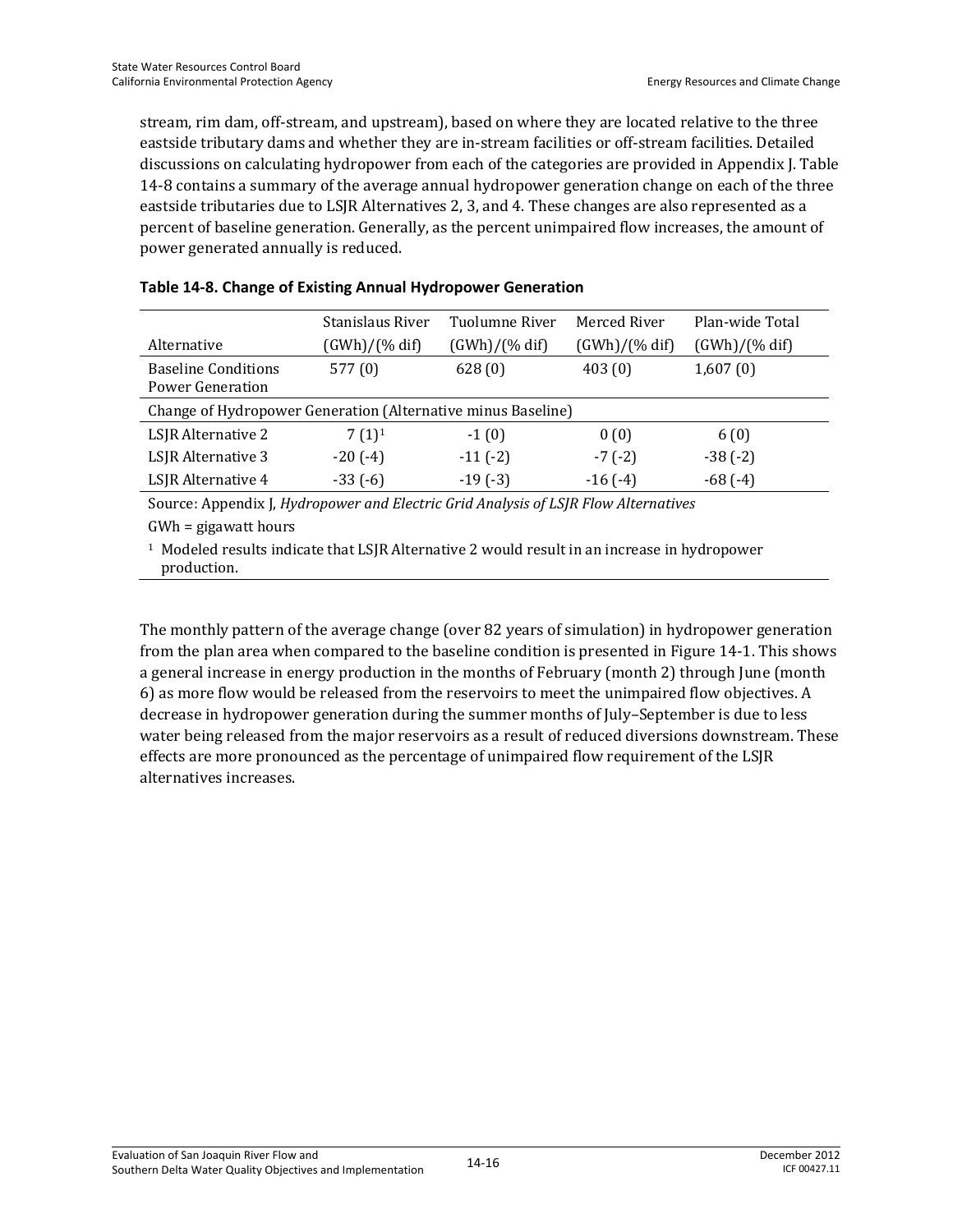

**Figure 14-1. Change in Average Monthly Hydropower Generation Across 82 Years of Simulation Associated with the LSJR Flow Alternatives when Compared to Baseline** 

#### **Power Flow Assessment**

The LSJR alternatives could reduce the hydropower generation in the summer months of July– September because less water would be stored during those months in the reservoirs as a result of being released earlier in the year (e.g., February–June), thereby reducing the amount of water available for hydropower generation. Since California's electric grid is most stressed during the summer months of June–August, with peak demand typically occurring in the month of July, a reduction in hydropower capacity during this time has the potential of stressing the grid even further.

The results of a steady-state power flow assessment of the California grid are used to determine if reduction in hydropower capacities at New Melones, New Don Pedro, and New Exchequer power plants would adversely impact the grid reliability as defined by NERC (Appendix J, *Hydropower and Electric Grid Analysis of LSJR Flow Alternatives*, for discussion of NERC reliability). The reduction in hydropower capacity at the three power plants was calculated using the WSE model for the month of July during the 82-year period (water years 1922–2003) for LSJR Alternatives 2, 3, and 4. Detailed discussions on the capacity reduction calculation are presented in Appendix J. LSJR Alternative 2 would lead to negligible power capacity reduction from the baseline condition, while the total output of the three plants would reduce by 5 percent and 8 percent under LSJR Alternatives 3 and 4, respectively. Therefore, power flow assessment was conducted for LSJR Alternatives 3 and 4 only.

Detailed discussions of the power assessment are presented in Appendix J. In general, the study examined the operation of the electric grid under peak summer demand conditions, using the following steps.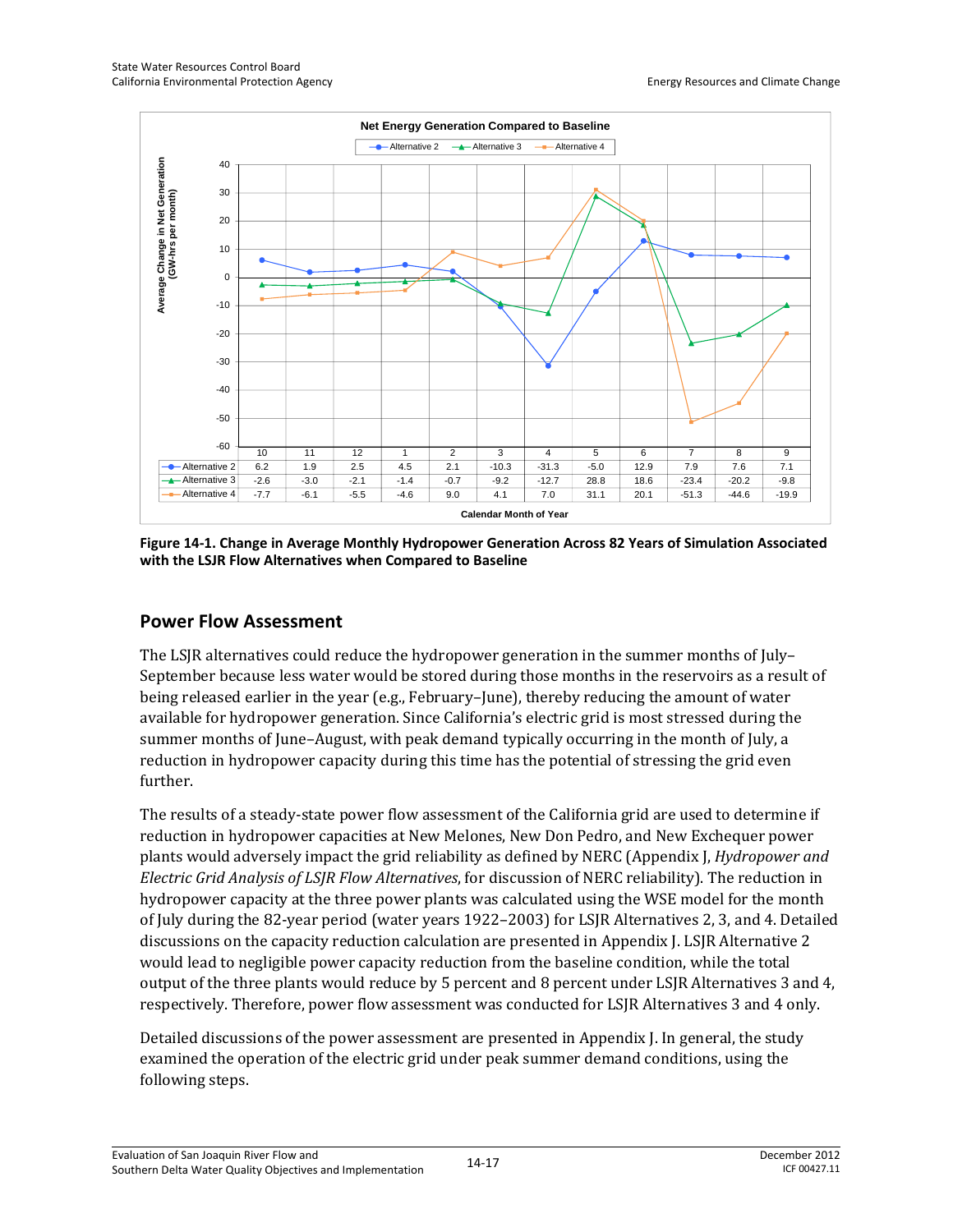- Develop a baseline case and separate change cases for LSJR Alternatives 3 and 4. All cases are developed for both normal and contingency conditions. Under normal conditions, all transmission and generator facilities are assumed to be in service. Contingency conditions refer to the unplanned outage of power system equipment.
- Select analysis contingency conditions for transmission and generator facilities.
- Select the analysis areas based on the transmission line/transformer loadings and substation voltages.
- Model the transmission line/transformer loadings and substation voltages for baseline and LSJR Alternatives 3 and 4 under both normal and contingency conditions.
- Determine the impact of LSJR Alternatives 3 and 4 on the reliability of California's electric grid by comparing the analysis results to baseline.

If the comparison showed that transmission line/transformer loadings or substation voltages are within violation limits in baseline, but outside the limits in LSJR Alternatives 3 and 4, the alternatives could be considered to have an adverse impact on the reliability of California's electric grid.

Generally, a well operated transmission system should have line flows that are within the ratings of the transmission lines and substation voltages that are close to the nominal voltages. Typically, transmission lines have normal and emergency ratings. The analysis uses the normal and short-term emergency ratings for the normal and contingency analyses, respectively.

Voltage limits were established relative to the nominal voltages. Under normal conditions, system operators regulate nodal voltages within ±5 percent of their nominal values. Under contingency conditions, this limit is relaxed to  $\pm 10$  percent of the nominal value. These limits are typically set by the transmission owning utilities and the grid operator. When voltages or line loadings deviate from these limits it is referred to as a reliability violation. The limits used in the study for transmission line/transformer loading were the normal and long-term emergency (LTE) ratings. Under the normal conditions, transmission line/transformer flows should remain within the normal ratings. Under contingency conditions, transmission line/transformer flows should remain within the LTE ratings. Under normal conditions, substation voltages should remain within ±5 percent limit of the voltages of their nominal values. Under contingency conditions, the substation voltages should remain within ±10 percent limit of the nominal values.

The results of the power flow analysis for LSJR Alternatives 3 and 4 are presented in detail in Appendix J and are summarized below. These results are used to determine significant impacts on California's power grid.

- Under normal operating conditions, neither LSJR Alternatives 3 or 4 triggered any transmission line or transformer to violate the ratings.
- Under contingency conditions, no line/transformer limit violation was found for LSJR Alternative 3. However, under LSJR Alternative 4, the 230 kV line between "Borden" and "Gregg" substations showed a minor violation under the outage of the 230 kV line between "Gregg" and "Storey" substations. A re-dispatch of the three "Helms" generator units (Helms Unit 1, 2, and 3) reduced the minor violation. The new loading of the analysis element after this re-dispatch was 99.81 percent.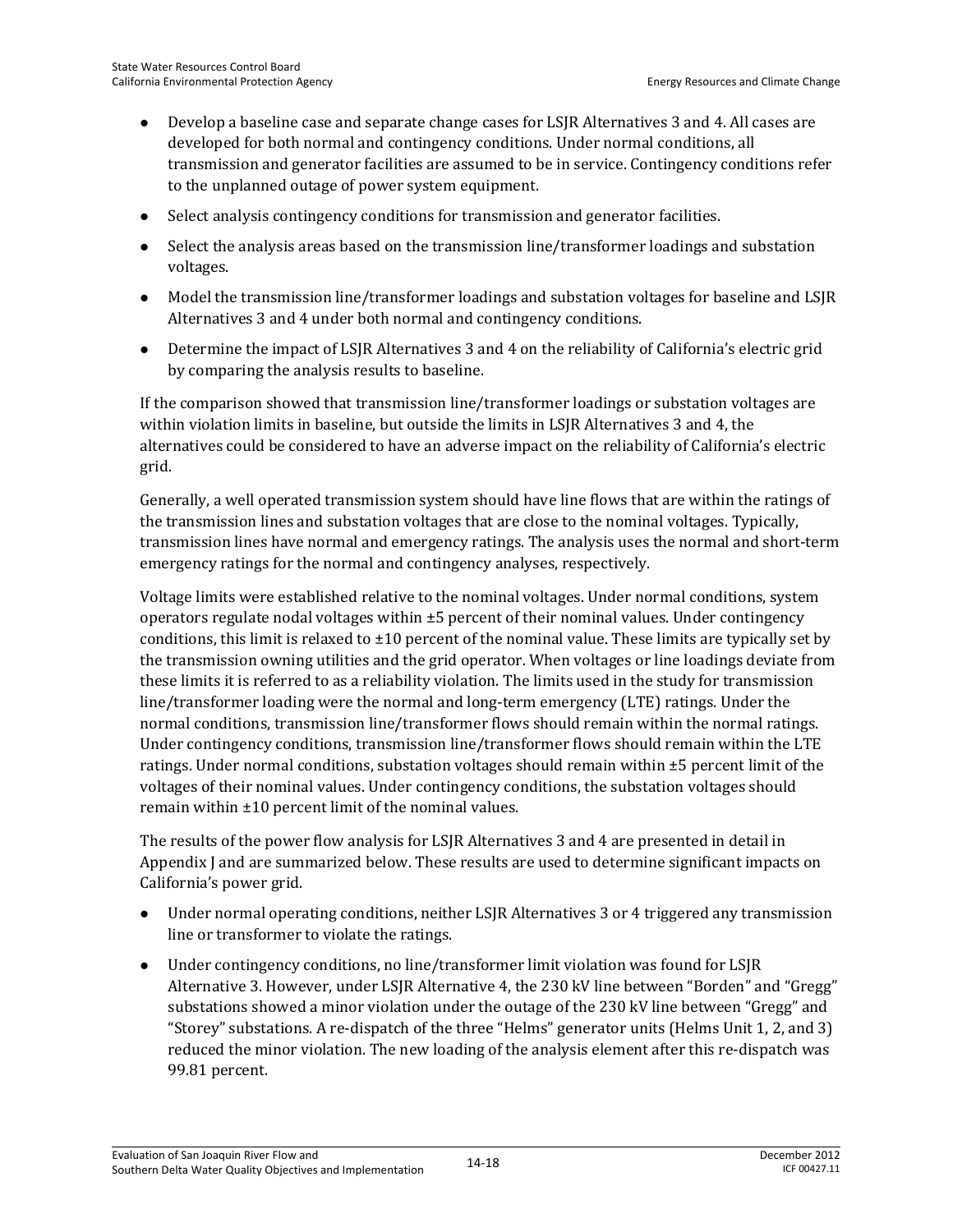- No line/transformer limit violations were found that could be exclusively attributed to LSJR Alternatives 3 or 4, under generator contingencies.
- No voltage violations were found that could be exclusively attributed to the reduced hydropower capacity in LSJR Alternatives 3 or 4.

## **Increase in Energy Consumption**

As described in Chapter 5, *Water Supply, Surface Hydrology, and Water Quality*, the LSJR alternatives are expected to change annual water supply for on the Stanislaus, Tuolumne and Merced Rivers. The water supply analysis was compared to the modeled existing water supply. Table 14-9 summarizes the reduction of average annual water supply from each of the three eastside tributaries for LSJR Alternatives 2, 3, and 4.

| Table 14-9. Change of Existing Annual Water Supply (TAF) |  |  |
|----------------------------------------------------------|--|--|
|                                                          |  |  |

| Alternative                                         | Stanislaus River | Tuolumne River | Merced River | Total     |  |
|-----------------------------------------------------|------------------|----------------|--------------|-----------|--|
| <b>Existing Water Supply</b>                        | 577              | 885            | 527          | 1.989     |  |
| Change of Water Supply (Alternative minus Existing) |                  |                |              |           |  |
| LSJR Alternative 2                                  | $+73$            | -6             | $-10$        | $-16^{1}$ |  |
| LSJR Alternative 3                                  | -8               | $-173$         | -87          | $-268$    |  |
| LSJR Alternative 4                                  | -120             | $-329$         | $-164$       | $-613$    |  |

Source: Chapter 5, *Water Supply, Surface Hydrology, and Water Quality*, Table 5-21

TAF = thousand acre-feet

 $1$  The model predicts an increase in the water supply on the Stanislaus River. It is assumed the increased water supply would only be used for the plan area downstream of Stanislaus River and would not be used to balance the water supply deficits from Merced River and Tuolumne River watersheds.

To satisfy the existing water demand for the purpose of identifying energy and climate change impacts, it is assumed that the reduced water supply would be compensated by pumping groundwater from the end users. This assumption creates a worst-case scenario for energy impacts, as water-supply losses may be compensated for in other manners as well, such as changing crop choice, improving irrigation efficiency, or fallowing. It is assumed that the model-predicted increased water supply from the Stanislaus River for LSJR Alternative 2 would only be used for the plan area downstream of Stanislaus River and would not be used to balance the water supply deficits between Merced River and Stanislaus River. Therefore, as shown in Table 14-9, the total amount of groundwater needed for LSJR Alternative 2 does not account for the increased water supply from the Stanislaus River.

To further maximize estimates of energy impacts, it is assumed that the compensated pumping would be electric, and the electricity consumption for groundwater pumping is calculated using the rate of 478 kilowatt hours (KWh) per acre-feet (AF). The rate is based on a conservative assumption that the groundwater is at a uniform 189 feet depth. Table 14-10 summarizes the increased annual electricity consumption for groundwater pumping, while Table 14-11 summarizes annual energy consumption in the service area of the LSJR and three eastside tributaries. It is anticipated that most deep wells are and would be powered by electric pumps, while a smaller portion will be powered by diesel generators. It is currently unknown what proportion of ground water pumping at deep wells would use electric- or diesel-powered pumps because it is unknown exactly which existing wells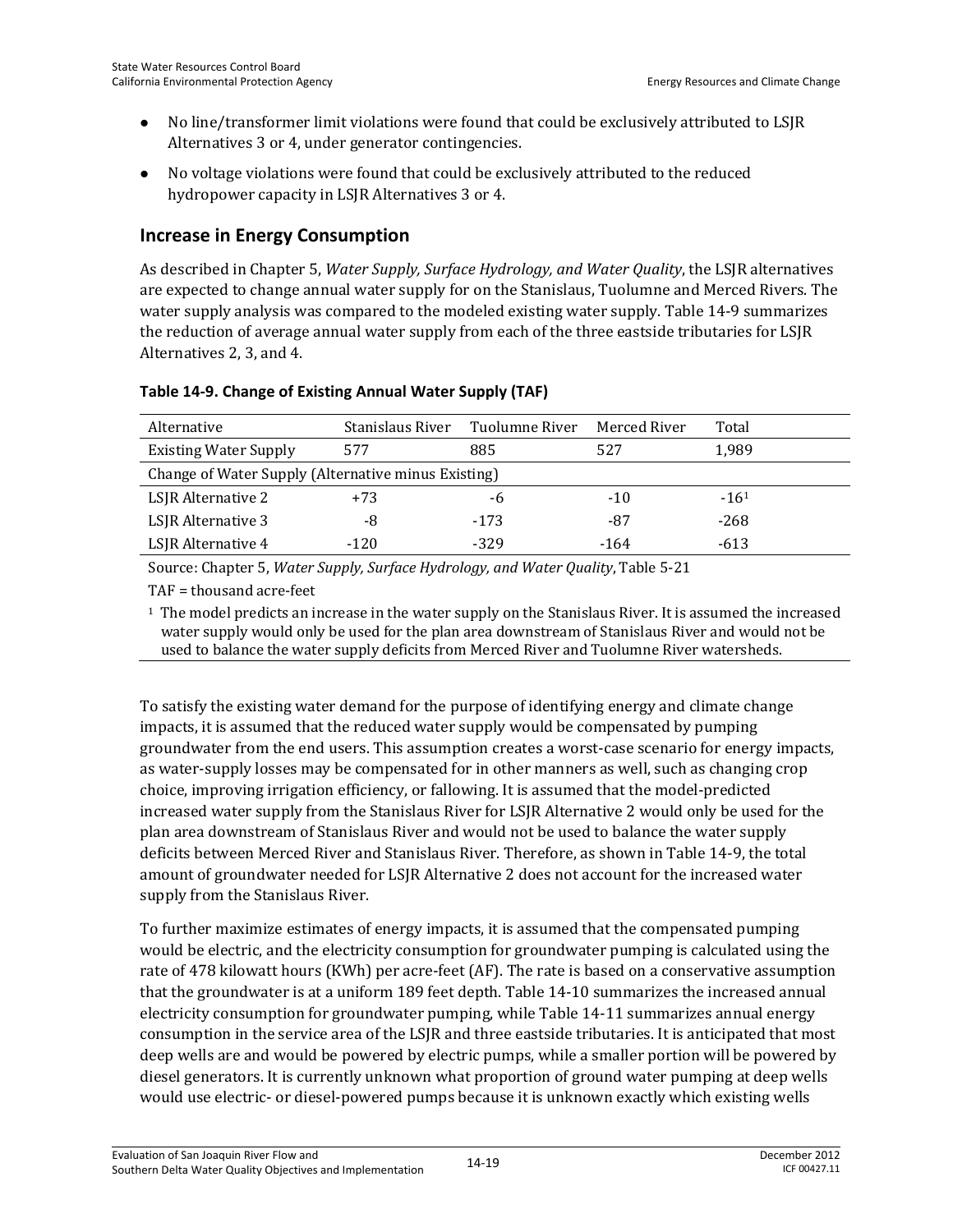would pump more under the LSJR alternatives and the type and number of new groundwater wells that maybe developed under the LSJR alternatives. Electric pumps are more efficient than diesel pumps, and due to economies of scale, produce less emission per unit of power. It is anticipated that, given the same horsepower rating, an electric pump would generate less than 3 percent of the GHG emissions than a diesel pump would (Leib 2012).

|                        | Stanislaus River | Tuolumne River | Merced River | Project-wide Total |
|------------------------|------------------|----------------|--------------|--------------------|
| Alternative            | (GWh)            | (GWh)          | (GWh)        | (GWh)              |
| LSJR Alternative 2     |                  | 2.9            | 4.8          | 8                  |
| LSJR Alternative 3     | 3.8              | 82.7           | 41.6         | 128                |
| LSJR Alternative 4     | 57.4             | 157.3          | 78.4         | 293                |
| $GWh = gigawatt hours$ |                  |                |              |                    |

#### **Table 14-10. Increase in Electricity Consumption for Groundwater Pumping**

|  |  | Table 14-11. 2010 Annual Electricity Consumption in San Joaquin, Stanislaus, and Merced Counties |  |  |
|--|--|--------------------------------------------------------------------------------------------------|--|--|
|  |  |                                                                                                  |  |  |

|                        | 2010 Annual Electricity Consumption by County (GWh) |            |        |  |
|------------------------|-----------------------------------------------------|------------|--------|--|
| Sector                 | San Joaquin                                         | Stanislaus | Merced |  |
| Non-Residential        | 3.879                                               | 2.971      | 2,962  |  |
| Residential            | 1,682                                               | 1,634      | 660    |  |
| County-Wide Total      | 5.561                                               | 4.505      | 3.622  |  |
| Plan Area Total        |                                                     | 13,688     |        |  |
| Source: CEC 2012       |                                                     |            |        |  |
| $GWh = gigawatt hours$ |                                                     |            |        |  |

#### **Greenhouse Gas Emissions**

The majority of the GHGs generated under the LSJR alternatives would result from the increase in power generation and energy consumption, which are described below.

#### **Power Generation for Reduced Hydropower Production**

The LSJR alternatives, overall, would cause a reduction in annual hydropower production. Table 14-8 summarized the reduction of average annual hydropower produced by each of the three eastside tributaries for LSJR Alternatives 2, 3, and 4 in comparison to the baseline hydropower production. To maintain the power supply for the end users, the lost hydropower would need to be compensated by ramping up other generation facilities by the following providers: PG&E, MID, TID, and Merced ID. The analysis of climate change impacts includes an analysis of GHG emissions associated with other generation facilities to offset the lost hydropower generation associated with the alternatives. The direct GHG emissions generated from the electricity produced by the other offsetting facilities are calculated using the  $CO<sub>2</sub>$  emission factor published in the 2008 TID Annual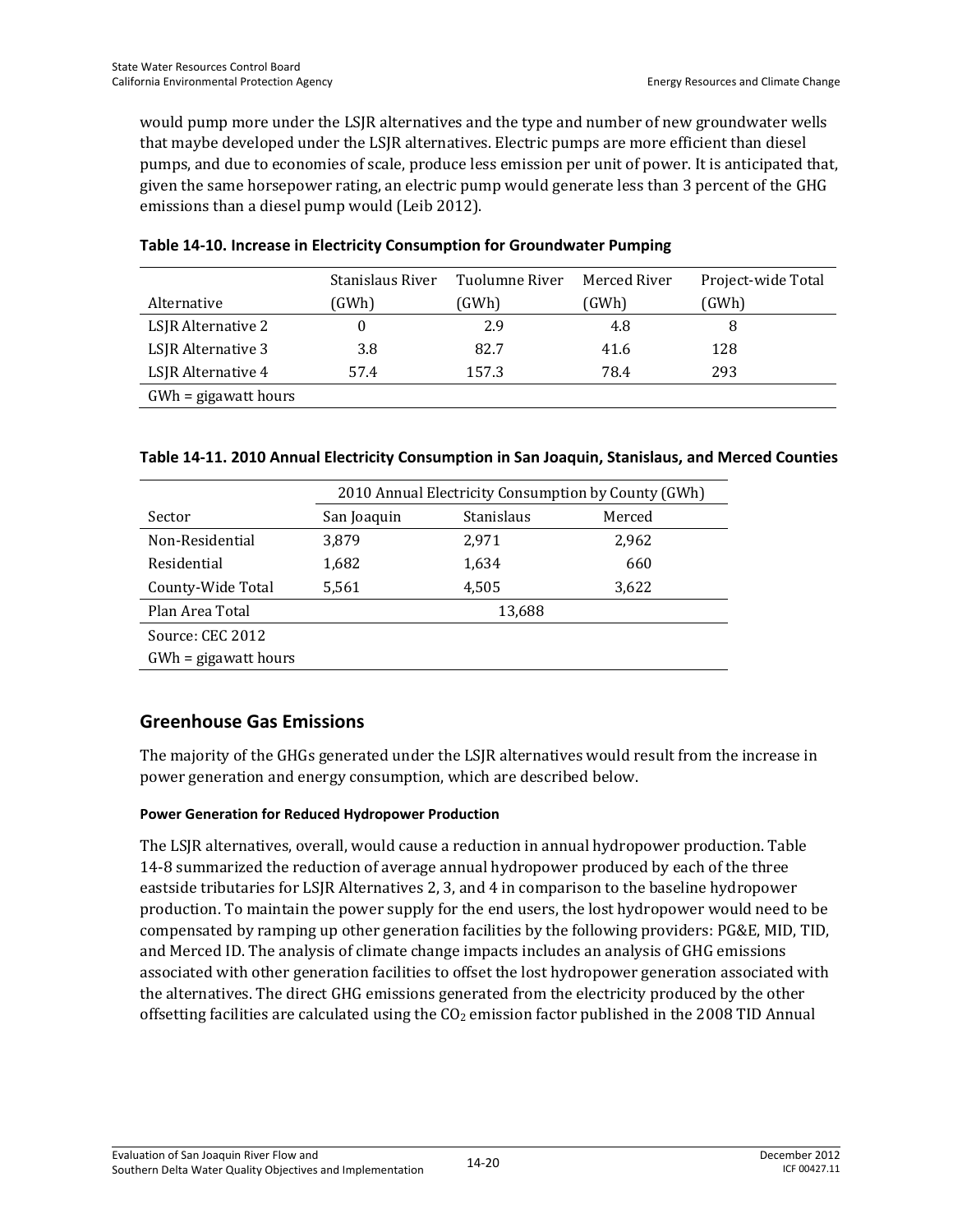Emissions Report<sup>2</sup> (CCAR 2009) and the CH<sub>4</sub> and N<sub>2</sub>O emission factors published by USEPA (2012b). Table 14-12 lists the emission factors for  $CO<sub>2</sub>$ , CH<sub>4</sub>, and N<sub>2</sub>O used to estimate GHG emissions associated with offset power generation.

| Area                                                                                                                                                                                                                           | CO <sub>2</sub> | CH <sub>4</sub> | $N_2$ O  |  |  |
|--------------------------------------------------------------------------------------------------------------------------------------------------------------------------------------------------------------------------------|-----------------|-----------------|----------|--|--|
| Turlock Irrigation<br>District Service Areas                                                                                                                                                                                   | 790.001         | 0.028942        | 0.006172 |  |  |
| California Region <sup>3</sup>                                                                                                                                                                                                 | 658.68          | 0.02894         | 0.00617  |  |  |
| Sources: <sup>1</sup> CCAR 2009; <sup>2</sup> No CH <sub>4</sub> or N <sub>2</sub> O emission factors were reported by CCAR 2009. The emission<br>factors published by USEPA are used (USEPA 2012b); <sup>3</sup> USEPA 2012b. |                 |                 |          |  |  |
| $=$ carbon dioxide<br>CO <sub>2</sub>                                                                                                                                                                                          |                 |                 |          |  |  |
| CH <sub>4</sub><br>$=$ methane                                                                                                                                                                                                 |                 |                 |          |  |  |
| $N_2$ O<br>$=$ nitrous oxide                                                                                                                                                                                                   |                 |                 |          |  |  |
| $lb/MWh =$ pounds per megawatt hour                                                                                                                                                                                            |                 |                 |          |  |  |

#### **Table 14-12. Greenhouse Gas Emission Factors (lb/MWh)**

#### **Energy Consumption from Increased Groundwater Pumping**

As shown in Table 14-9, some of the LSJR alternatives would result in a decrease in annual surface water supply available for agriculture and other uses, which could cause an increase in electricity consumption for groundwater pumping to satisfy the existing water demand. Because it is unknown what specific energy providers supply affected end users, the GHG emissions generated from the electricity consumption for the groundwater pumping were calculated using the GHG factors published by USEPA (2012b) for the California region to represent an average or composite rate of emissions (Table 14-12). While it is likely that existing groundwater wells would be used to pump water, new groundwater wells could be developed to satisfy demand; however, it is unknown the number, location, or extent of any new groundwater wells and therefore, quantification of GHG emissions with respect to construction equipment and vehicles is not included in this analysis. For a qualitative discussion of the potential environmental impacts related to methods of compliance, including the possible construction and operation of new groundwater wells, see Appendix H, *Evaluation of Methods of Compliance*.

The analysis assumed that the total water used for irrigation and other purposes (surface water supply plus groundwater supply) in the system would generally remain the same. Under this assumption, any additional municipal water needed to support population growth would result in decreased agricultural diversions. This is because municipalities typically purchase or contract with irrigators to pay for water supply that might otherwise be used for irrigation and because generally municipal development must demonstrate adequate water supplies prior to approval. The decrease in water available for cropland irrigation could also result in a decrease in the acreage of cropland that would be farmed if groundwater pumping did not occur. It is anticipated that some croplands would be removed from active agricultural production; however, this would have the potential to

 $\overline{a}$ 

<sup>2</sup> The California Climate Action Registry (CCAR) does not have published emission factors for MID or Merced ID. While PG&E represents a larger service area than Turlock ID, the emission factor associated with Turlock ID was used in the emissions calculations, as it is larger than the PG&E emission factor and represent a worst-case estimate of the maximum amount of emissions that could be anticipated to result from the project.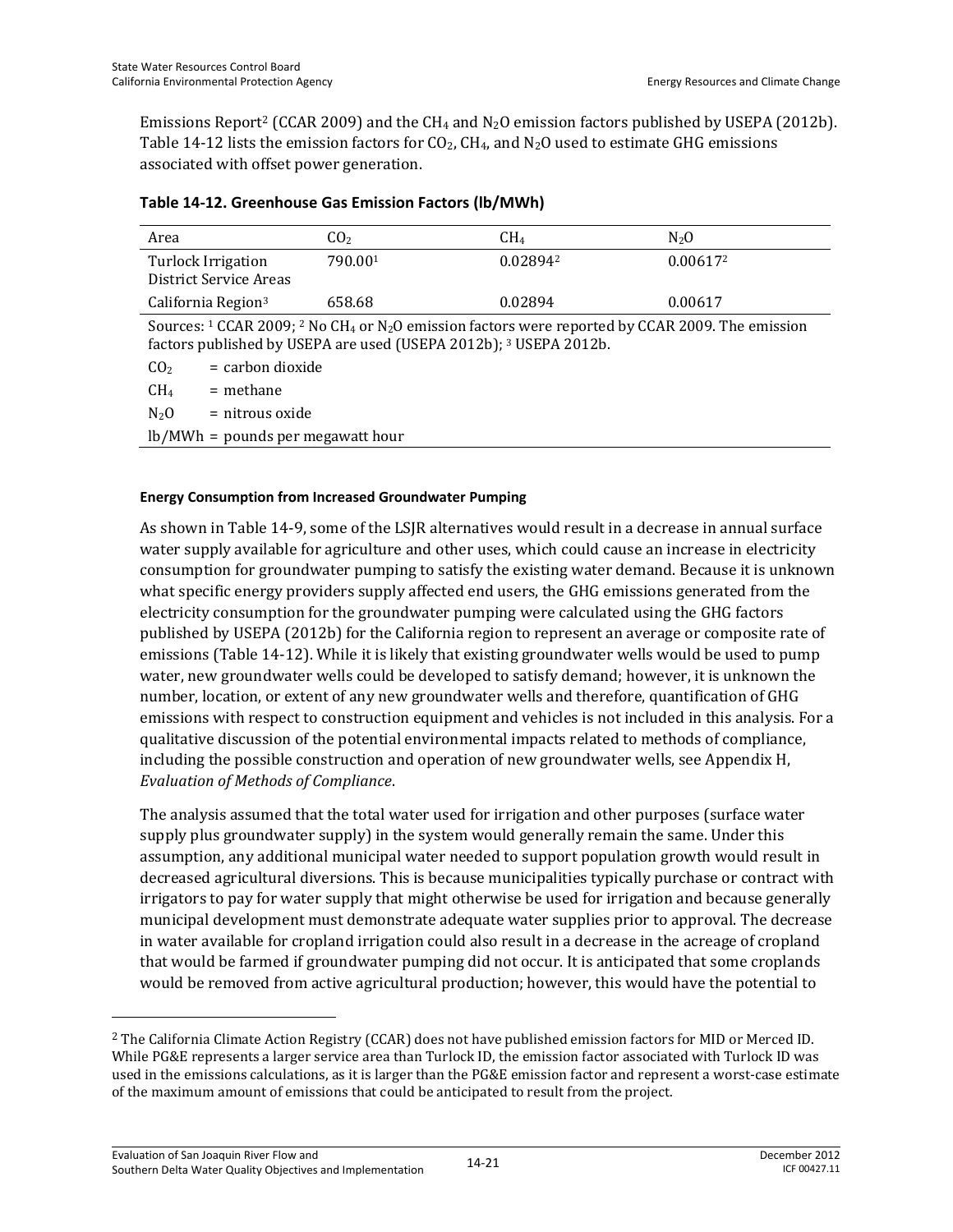reduce GHG emissions as these lands would no longer require the use of fertilizers, which are a major source of GHG emissions. In addition, fallowed agricultural lands would not require the use of agricultural machinery, which would also reduce emissions of GHGs. Fallow lands would be expected to retain crop stubble cover and would ultimately experience vegetative regrowth, which could potentially result in a net carbon sequestration. Furthermore, since fallowed agricultural land would be expected to result in fewer GHG emissions, using additional groundwater pumping to maintain fallowed land and municipalities provides a conservative land use assumption to analyze the production of GHGs under the LSJR alternatives.

Other changes to land use as a result of a decrease in water available for cropland irrigation are considered speculative. The population growth rate, the available water supply, the timing, and alternatives to replace the cropland are uncertain. Consequently, the GHG emission reduction resulting from land use changes were not included in the analysis.

#### **Energy Consumption from Change in Exports**

As discussed in Chapter 5, *Water Supply, Surface Hydrology, and Water Quality*, and Appendix F.1, *Hydrologic and Water Quality Modeling*, the expected inflow from the LSJR could modify the CVP and SWP exports such that exports are expected to either remain the same or increase. The analysis related to exports and outflow assumes the State Water Board does not change export constraints to protect any increased flows downstream of Vernalis. The State Water Board is currently in the process of reviewing the export restrictions included in the 2006 Bay-Delta Plan as part of its periodic review of the plan (i.e., Phase II). Through that process, the State Water Board will determine what changes should be made to the export restrictions in light of the new flow objectives and other changes to the 2006 Bay-Delta Plan. The State Water Board will then determine as part of Phase III what actions are needed to implement changes to the flow and export objectives.

Modeling results presented in Chapter 5 (Table 5-23) and F.1 (Table F.1-22b) indicate annual average exports would increase by 1 percent for LSJR Alternative 3 and 3 percent for LSJR Alternative 4. It is appropriate to use the annual average when considering GHG emissions because GHG emissions are calculated and reported on an annual basis per standard inventorying procedures (i.e., IPCC, USEPA, etc.). The extent to which a net increase in GHG emissions would occur cannot be quantified. This is because it is currently unknown how increased exports would specifically affect other GHG emission-producing activities in the CVP and SWP export service areas (e.g., groundwater pumping) or other energy-intensive water supply activities, such as drinking water treatment or transport. Because change in groundwater pumping due to increased exportation cannot be estimated, GHG emissions associated with reduced groundwater pumping and increased exports, consequently, the net change in GHG emissions associated with water exports (i.e., emissions associated with exports and other activities that could be influenced by changes in exports) cannot be fully quantified as the specific effects that increased water exports would have on other activities are currently unknown. Therefore, impacts associated with a change in exports are discussed qualitatively for each of the LSJR alternatives.

### **SDWQ Alternatives**

As described in Chapter 5, *Water Supply, Surface Hydrology, and Water Quality*, the historical range of salinity in the southern Delta would likely remain the same under the SDWQ alternatives. Because they relate to water quality, it is unlikely the SDWQ alternatives would reduce the hydropower production and electric grid reliability or reduce the municipal and agriculture water supply. The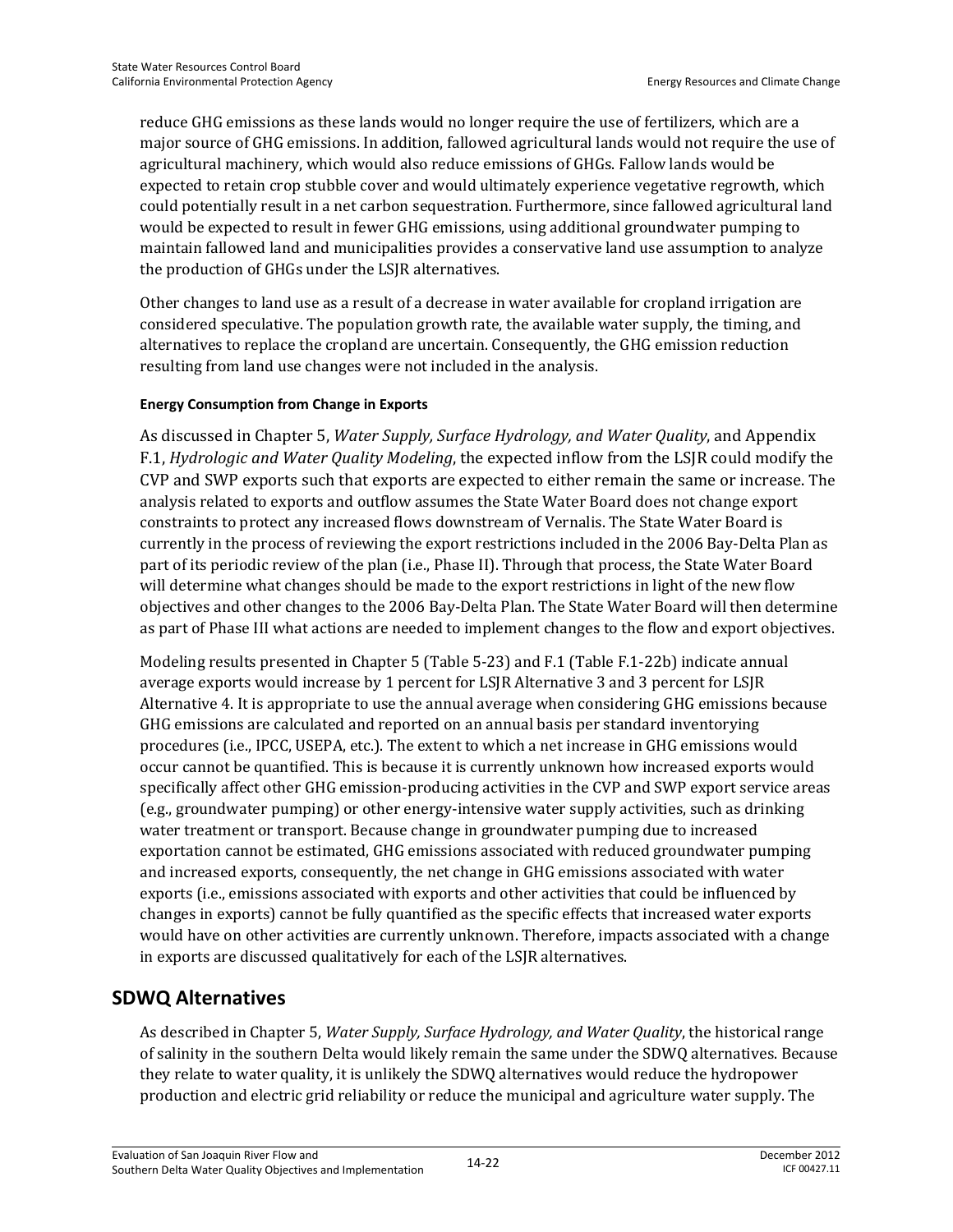SDWQ alternatives are not expected to reduce energy production or increase energy demand or consumption; therefore, they are not discussed further. The SDWQ alternatives would not result in a significant impact related to energy resources. Secondary, indirect impacts associated with potential future energy consumption associated with potential changes to existing wastewater treatment plants or drinking water facilities as a result of the SDWQ alternatives are described in Appendix H, *Evaluation of Methods of Compliance* and Chapter 13, *Service Providers*. Climate change could affect water quality in the southern Delta; this impact is qualitatively addressed in ECC-5.

## **14.4.3 Impacts and Mitigation Measures**

## **Energy Resources**

This section provides the evaluation of energy resources from the LSJR alternatives. The LSJR alternatives would affect energy by potentially reducing the power production at hydropower facilities along the three eastside tributaries.

#### **ECC-1: Adversely affect the reliability of California's electric grid**

Based on the analysis approach described in Section 14.4.2, LSJR Alternative 2 would lead to negligible power capacity reduction for the three hydropower plants, while the total output of the three plants would reduce by 5 percent and 8 percent under LSJR Alternatives 3 and 4, respectively.

The LSJR alternative substation voltages and line/transformer loadings were modeled and then compared with those of the baseline. If the comparison showed that substation voltages or transmission line/transformer loadings are within limits (defined in Section 14.4.2) under baseline, but outside the limits in the LSJR alternatives, the alternatives could be considered to have an adverse impact on the reliability of California's electric grid.

#### *LSJR Alternative 1: No Project*

The No Project Alternative would result in implementation of flow objectives identified in the 2006 Bay-Delta Plan. See Chapter 15, *LSJR Alternative 1 and SDWQ Alternative 1 (No Project Alternative)*, for the No Project impact discussion and Appendix D, *Evaluation of LSJR Alternative 1 and SDWQ Alternative 1 (No Project Alternative)*, for the No Project Alternative technical analysis.

#### *LSJR Alternative 2: 20% Unimpaired Flow (Less than significant)*

Based on the analysis approach described in Section 14.4.2, LSJR Alternative 2 would lead to negligible power capacity reduction from baseline. Therefore, this alternative is not expected to impact the reliability of California's electric grid. The impact would be less than significant.

#### *LSJR Alternative 3: 40% Unimpaired Flow (Less than significant)*

As described above, by comparing the results of LSJR Alternative 3 to baseline, LSJR Alternative 3 would not result in any violations of line/transformer limits and substation voltage limits under normal and contingency conditions. Therefore, this alternative would not adversely impact the reliability of California's electric grid. The impact would be less than significant.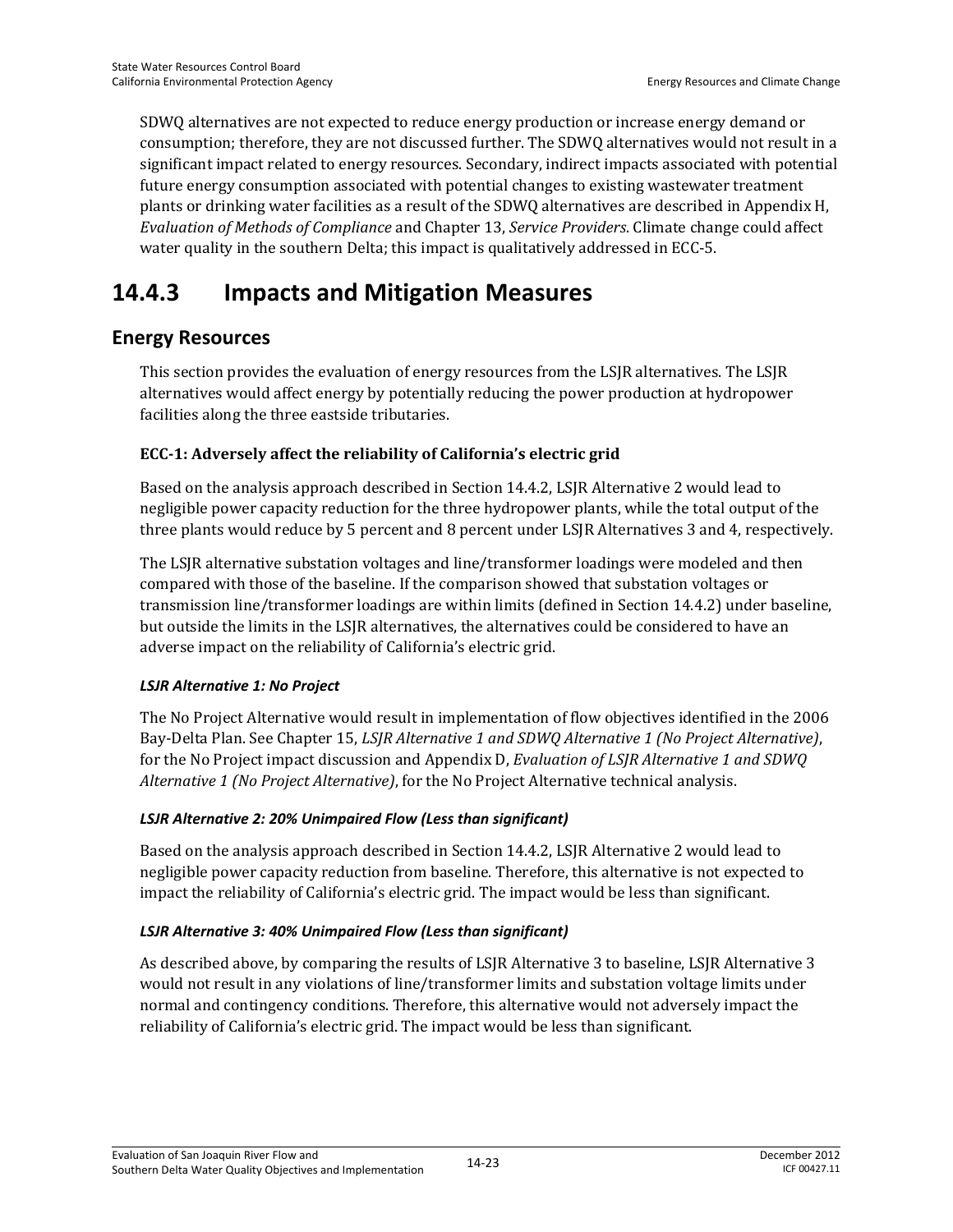#### *LSJR Alternative 4: 60% Unimpaired Flow (Less than significant)*

As described above, LSJR Alternative 4 could adversely impact the reliability of California's electric grid because of minor violations between "Borden" and "Gregg" substations and "Gregg" and "Storey" substations. However, the results indicate that a simple re-dispatch of generator facilities would correct the minor violation. This violation of transmission line limit under the contingency outage condition can be easily eliminated through a re-dispatch of the three "Helms" generator units (Helms Units 1, 2, and 3). The new loading of the analysis element after this re-dispatch was 99.81 percent of the LTE rating. Therefore, there would be no violation after the re-dispatch. Redispatches are regular occurrences in the California energy grid and they provide a solution to redistribute power based on the re-dispatch. Therefore, impacts would be less than significant.

#### **ECC-2: Result in inefficient, wasteful, and unnecessary energy consumption**

#### *LSJR Alternative 1: No Project*

The No Project Alternative would result in implementation of flow objectives identified in the 2006 Bay-Delta Plan. See Chapter 15, *LSJR Alternative 1 and SDWQ Alternative 1 (No Project Alternative)*, for the No Project impact discussion and Appendix D, *Evaluation of LSJR Alternative 1 and SDWQ Alternative 1 (No Project Alternative)*, for the No Project Alternative technical analysis.

#### *LSJR Alternatives 2, 3, and 4: 20% Unimpaired Flow, 40% Unimpaired Flow, and 60% Unimpaired Flow (Less than significant)*

Although LSJR alternatives could result in additional energy consumption by groundwater pumping as shown in Table 14-10, they would not result in inefficient, wasteful, and unnecessary consumption of energy because the groundwater pumping is necessary to maintain the water supply irrigation demand.

Even under the conservative estimates used to project energy consumption associated with increased groundwater pumping, the alternatives would only increase the consumption by 0.06 percent (8 GWh), 0.94 percent (128 GWh), and 2.14 percent (293 GWh) under the LSJR Alternatives 2, 3 and 4, respectively.

In addition to increased energy consumption associated with increased groundwater pumping, the LSJR alternatives could result in additional energy generation at other facilities to compensate the loss of hydropower predicted by the model results, as shown in Table 14-8. However, this increased electricity generation is not considered inefficient, wasteful, and unnecessary, as it is energy that would be generated to maintain the energy supply level that is currently supplied by hydropower. The LSJR alternatives would only increase the consumption by 2 percent (38 GWh) and 4 percent (68 GWh) under the LSJR Alternatives 3 and 4, respectively. Modeled results indicate that LSJR Alternative 2 would result in an increase in hydropower production by 0.04 percent (6 GWh).

None of the alternatives result in an inefficient, wasteful, or unnecessary consumption of energy, and none are anticipated to have a significant impact on the energy resources or supplies of the plan area. The impact would be less than significant.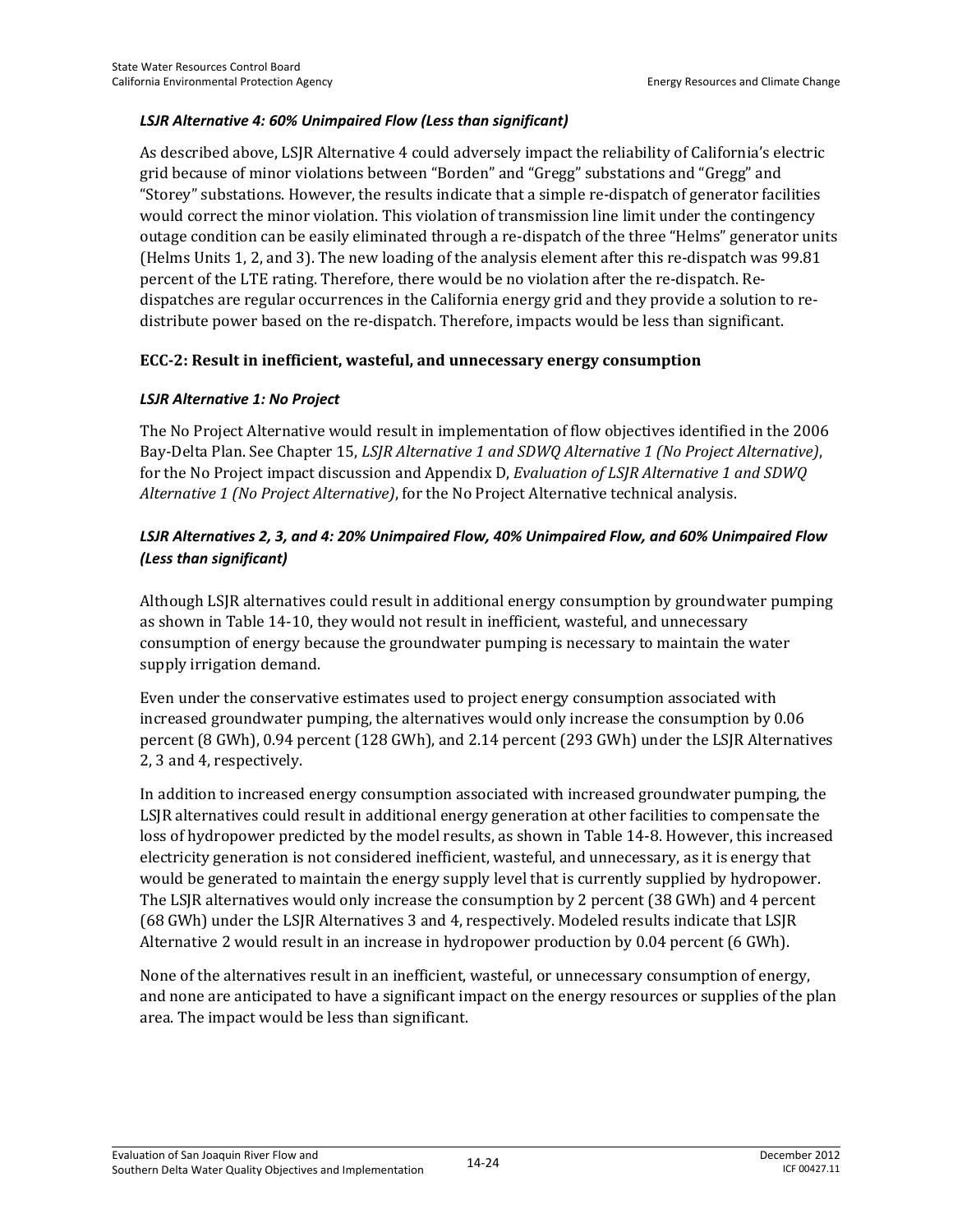### **Climate Change**

This section provides the evaluation of the effects of GHG emissions from the LSJR alternatives. The LSJR alternatives would affect GHG emissions by potentially reducing the power production at hydropower facilities along the three eastside tributaries and by potentially reducing surface water supply.

#### **ECC-3: Generate GHG emissions, either directly or indirectly, that have a significant impact on the environment**

Table 14-13 summarizes the annual GHG emissions generated from (1) the increased power generation at other generation facilities to balance the loss of hydropower production, and (2) the increased energy consumption for groundwater pumping to balance the reduction of surface water supply. The total GHG emissions generated by LSJR Alternatives 2, 3, and 4 are compared against the significance threshold of 10,000 MT  $CO<sub>2</sub>e$  per year to determine the LSJR alternatives' impacts on climate change.

#### Table 14-13. Estimated Annual Greenhouse Gas Emissions (MT CO<sub>2</sub>e/year)

| Alternative                | GHGs from<br>Power Generation | GHGs from<br><b>Energy Consumption</b> | <b>Total GHG Emissions</b> |
|----------------------------|-------------------------------|----------------------------------------|----------------------------|
| <b>Baseline Conditions</b> | 0                             |                                        |                            |
| LSJR Alternative 2         | $-2.1571$                     | 2.294                                  | 137                        |
| LSJR Alternative 3         | 13,660                        | 38,420                                 | 52,081                     |
| LSJR Alternative 4         | 24,445                        | 87,879                                 | 112,324                    |

1 Modeled results indicate that LSJR Alternative 2 would result in an increase in hydropower production.

 $MT CO<sub>2</sub>e/year$  = metric ton carbon dioxide equivalent per year

#### *LSJR Alternative 1: No Project*

The No Project Alternative would result in implementation of flow objectives identified in the 2006 Bay-Delta Plan. See Chapter 15, *LSJR Alternative 1 and SDWQ Alternative 1 (No Project Alternative)*, for the No Project impact discussion and Appendix D, *Evaluation of LSJR Alternative 1 and SDWQ Alternative 1 (No Project Alternative)*, for the No Project Alternative technical analysis.

#### *LSJR Alternative 2: 20% Unimpaired Flow (Less than significant)*

As shown in Table 14-13, GHG emissions (137 MT  $CO<sub>2</sub>e/year$ ) would be well below the GHG threshold of 10,000 MT  $CO<sub>2</sub>e/year$ . Furthermore, as identified in Table F.1-22b, the average annual exports are not expected to change from baseline under LSJR Alternative 2. Therefore, impacts would be less than significant.

#### *LSJR Alternative 3: 40% Unimpaired Flow (Significant and unavoidable)*

As shown in Table 14-13, GHG emissions (52,081 MT  $CO<sub>2</sub>e/year$ ) would exceed the GHG threshold of 10,000 MT CO2e/year and impacts would be significant. Although it is likely some agricultural lands would be fallowed under LSJR Alternative 3 and thus potentially result in GHG reductions, these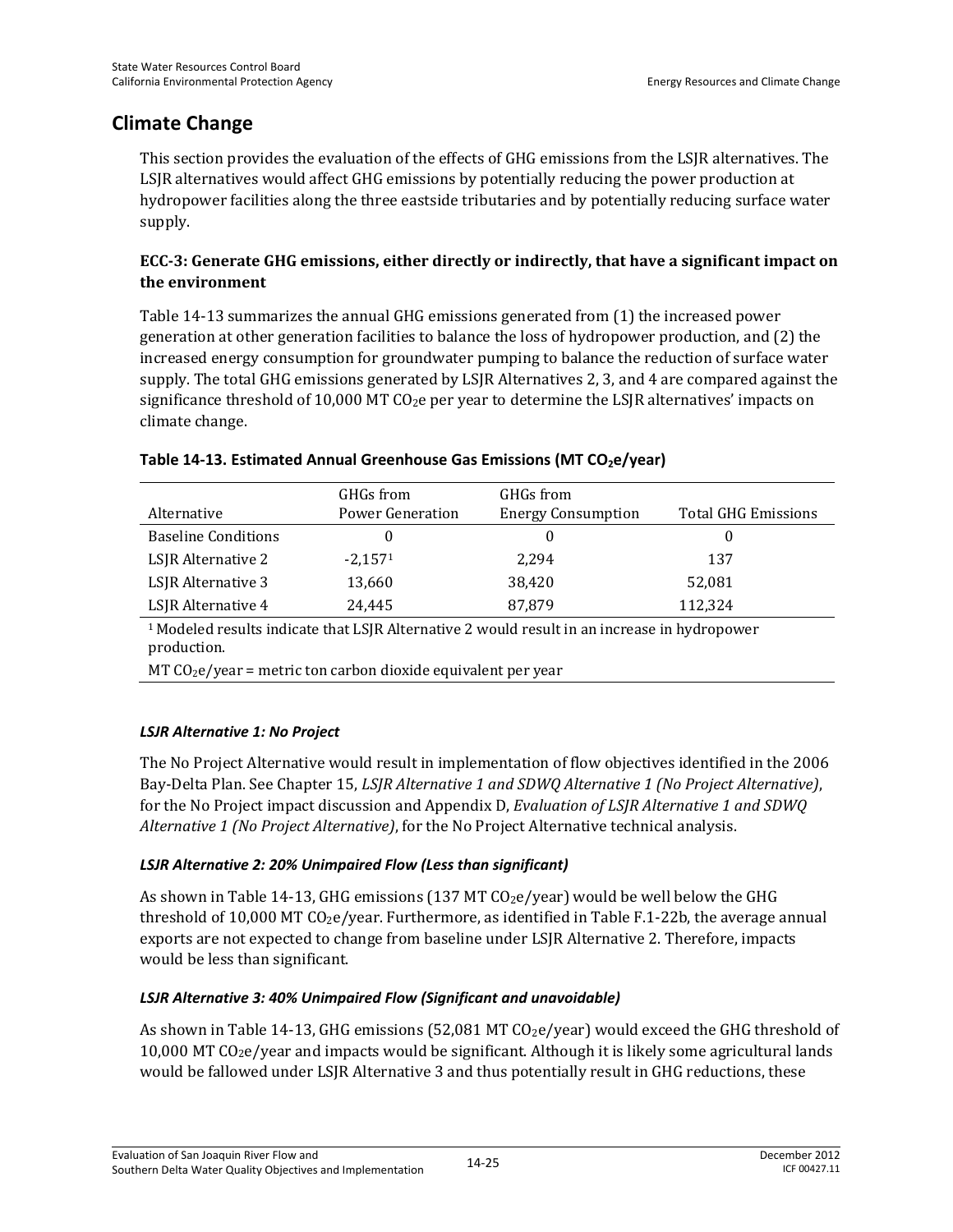reductions are unlikely to offset all of the increased emissions expected if all surface water supply reductions are replaced by pumping groundwater and the reductions cannot be fully quantified.

As discussed in Section 14.4.2, the annual average of water exports is expected to increase approximately 1 percent under LSJR Alternative 3. While it is anticipated that this slight increase in water exports would result in a slight increase in the electricity consumption and associated GHG emissions, it is also expected that other water supply activities that may currently generate GHG emissions would be reduced as a result of the slight increase in exports. For example, an increase in water exports would be expected to lead to decreases in groundwater pumping, although the amount by which groundwater pumping would decrease cannot be quantified. In addition, other more energy-intensive means of water transport associated with water supply may decrease if water purveyors use slightly more exported water, depending on economic conditions, because it is less energy intensive. For example, if energy resources currently used to treat a local water supply rise such that treatment and distribution of the local supply is less cost effective than relying on imported water and the treatment is more energy intensive than relying on exported water, then using exported water could reduce cost and reduce energy use. Therefore, it is anticipated the modeled increase in exports would not contribute to a significant increase in GHG emissions.

An SED must identify feasible mitigation measures for each significant environmental impact identified in the SED. (Cal. Code Regs., tit. 23, § 3777(b)(3)). In order to reduce significant impacts identified above, less flow would be needed in the three eastside tributaries. Evaluating the effects of less flow is part of other alternatives (i.e., LSJR Alternative 1 and 2) and is separately considered in this document. Requiring less flow cannot be independently applied under LSJR Alternative 3 as a mitigation measure because requiring less flow would be inconsistent with the terms of LSJR Alternative 3 (i.e., requiring 40 percent of unimpaired flow). A review of GHG mitigation measure guidance documents was conducted to determine if additional actions could be taken by the State Water Board to reduce GHGs. These documents include: California Air Resources Board *Climate Change Scoping Plan* (ARB 2008), which was incorporated into the State Boards GHG guidance (State Water Board 2009); California Department of Water Resources Draft *Climate Action Plan* (DWR 2012), and the Office of the Attorney General (OAG) list of proposed project-level GHG Mitigation Measures (OAG 2010). Example measures from these documents are listed below.

- Increase water system energy efficiency to reduce energy consumption related to irrigation deliveries (State Water Board 2009).
- Increase water use efficiency to reduce water demand related to agricultural uses (State Water Board 2009.
- Create water-efficient landscapes (OAG 2010).
- Install water-efficient irrigation systems and devices, such as soil moisture-based irrigation controls (OAG 2010).
- Design buildings to be water-efficient. Install water-efficient fixtures and appliances (OAG 2010).
- Devise a comprehensive water conservation strategy appropriate for the project and location. The strategy may include many of the specific items listed above, plus other innovative measures that are appropriate to the specific project (OAG 2010).
- Provide education about water conservation (OAG 2010).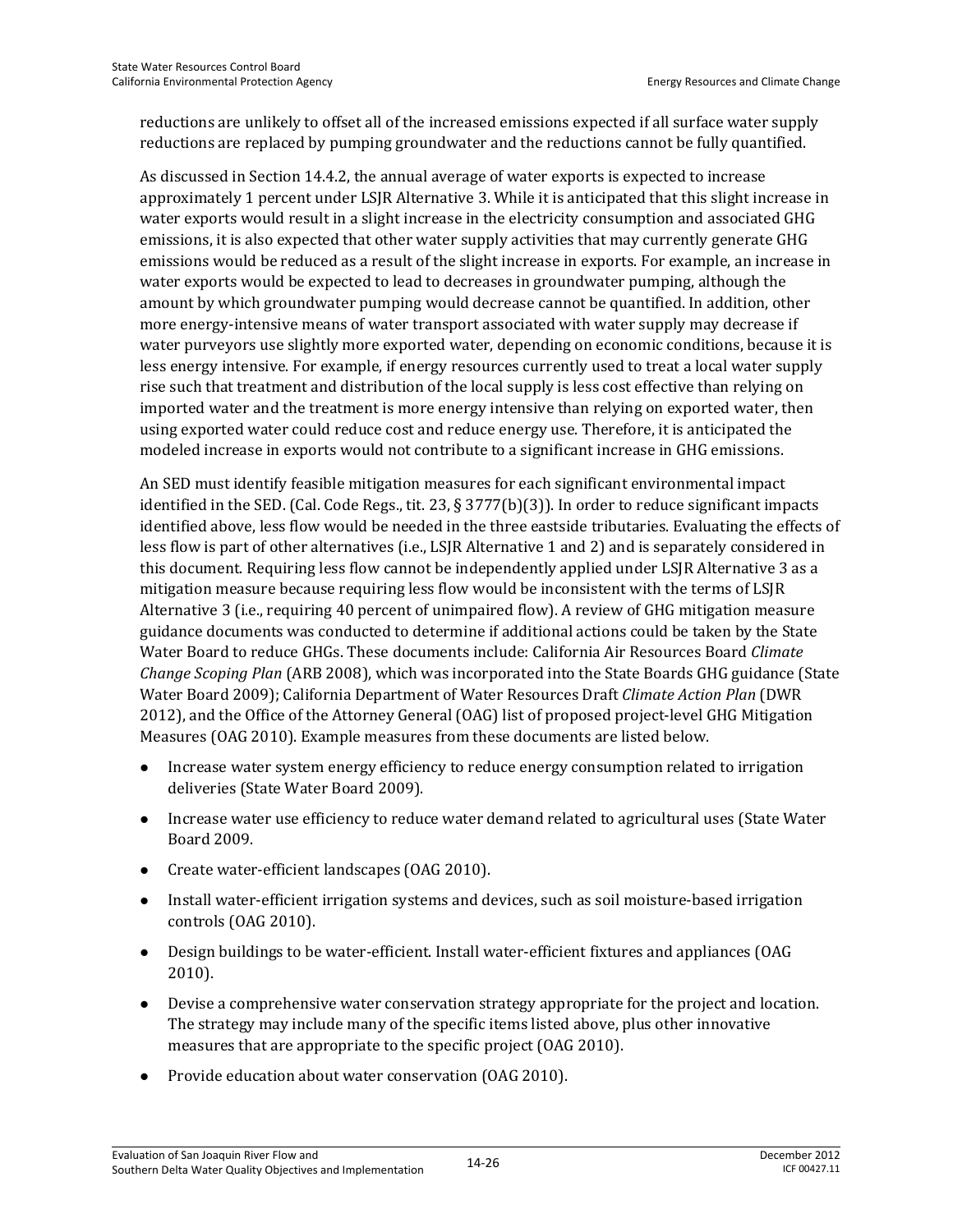- Implement low-impact development practices that maintain the existing hydrologic character of the site to manage storm water and protect the environment. (Retaining storm water runoff onsite can drastically reduce the need for energy-intensive imported water at the site.) (DWR 2012 and OAG 2010).
- Restrict watering methods (e.g., prohibit systems that apply water to non-vegetated surfaces) and control runoff (DWR 2012).
- Restrict the use of water for cleaning outdoor surfaces and vehicles (DWR 2012).
- Increase energy efficiency of pumps and turbines throughout the SWP system through design, construction, and refurbishment methods (OP-2 Energy Efficiency Improvements) (DWR 2012).
- Increase the proportion of energy used to run the SWP with energy supplies from renewable sources (OP 3 Renewable Energy Procurement Plan) (DWR 2012).
- Explore ways to develop renewable energy on land the California Department of Water Resources (DWR) owns (OP 4 On Site Renewable Generation) (DWR 2012).
- Establish of contracts for or ownership of high efficient energy resources (OP 5 Lower Emissions Energy Resources) (DWR 2012).
- Implement environmental restoration activities that have the potential to improve sequestration of carbon by natural processes (OP-6 Carbon Sequestration Actions) (DWR 2012).

Irrigation efficiency could also be applied as a mitigation measure because the surface water diversions primarily support agriculture in the plan area. Irrigation efficiency reduces the amount of water required for application without impacting the beneficial use. Increasing the irrigation efficiency would be expected to reduce the amount of supplemental groundwater pumping that may be required to replace reduced surface water diversions and thus less groundwater pumping would be expected to consume less energy and produce fewer GHGs. Local water suppliers, regional groundwater management agencies, and/or irrigation districts could require modifications to existing agricultural practices such that an increase in irrigation efficiency would reduce the amount of water supply needed to maintain existing crops and agricultural lands in production. Increasing the irrigation efficiency could be done using the following methods.

- Increase the use of irrigation management services to better determine how much water is needed by crop and when to apply it.
- Convert current inefficient irrigation systems (e.g., surface irrigation) to more efficient ones (e.g., use of microirrigation).
- Increase the capability of irrigation water suppliers to provide delivery flexibility, such as the use of irrigation district regulating reservoirs to allow flexible delivery durations.

Any quantification of the effects of applying irrigation efficiency measures would be speculative; however, even a reduction to zero, would not reduce the GHG impacts to less than significant levels, because of the estimated GHG emissions of replacement for lost hydropower generation.

Many of the measures identified in the guidance documents are project level measures appropriate for project-specific development, such as the construction and operation of a building. Others would require undertaking new projects as or almost as complex as the regulations being considered here. Furthermore, many require multiple actions from other individuals or entities besides the State Water Board under CEQA. Therefore, they are not feasible, enforceable mitigation measures for the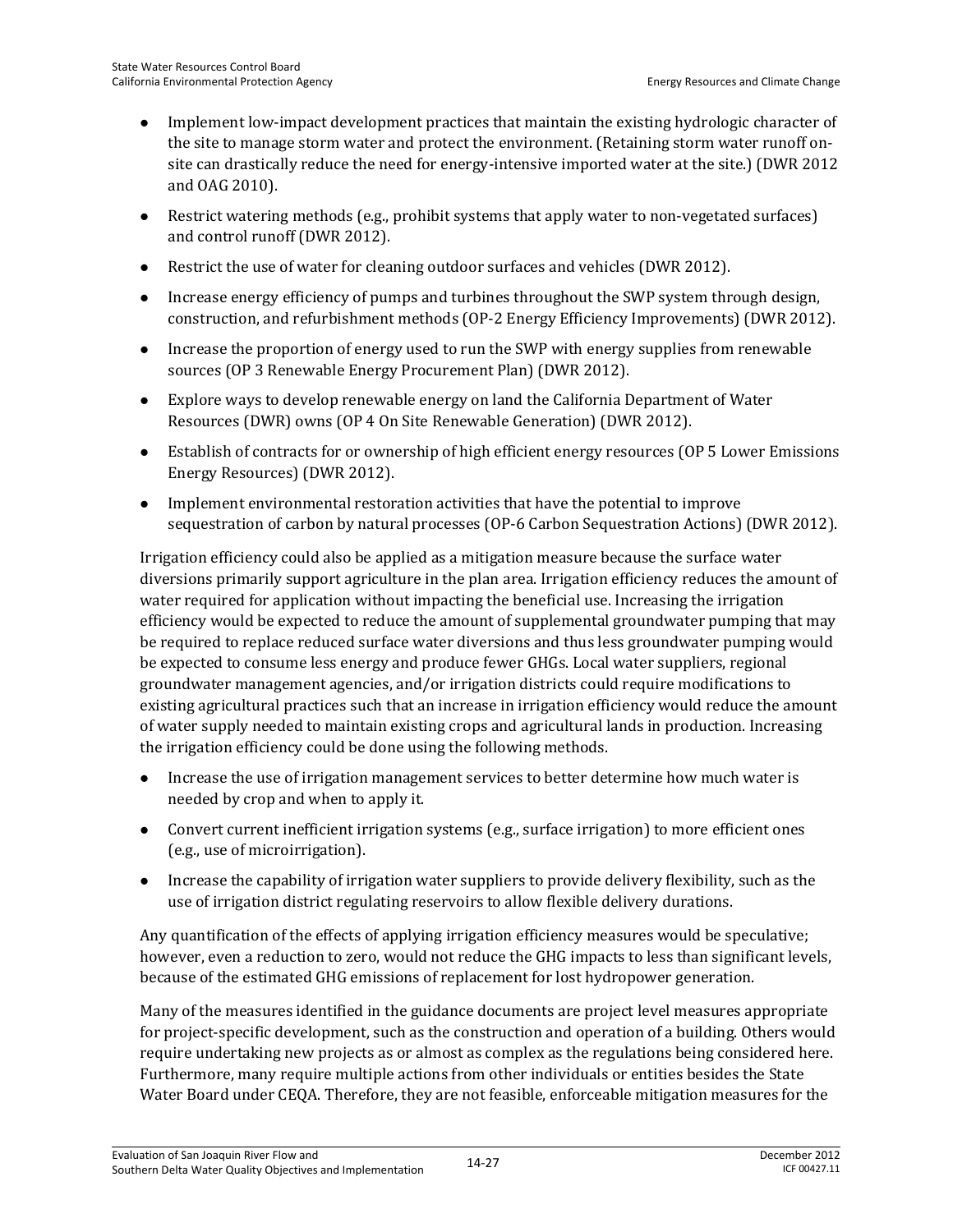potential GHG impacts of LSJR Alternative 3. Any authority the State Water Board has to impose irrigation efficiency requirements would be outside the scope of this standard-setting, and would have to occur in individual water right hearings based on findings of waste or unreasonable use. Whether water use by any water right holder in these watersheds constitutes waste or unreasonable use is speculative. Furthermore, any broader regulatory action to implement the irrigation efficiencies would be under the jurisdiction of local water suppliers, or local and regional groundwater management agencies. While it is possible that some of the water-diversion and use measures, including irrigation efficiency, may have some applicability to reducing impacts, or may have the ability to be implemented, as part of the individualized water right proceedings that are expected to occur to implement the flow objectives; any application of these measures at this point would be speculative. Therefore, impacts under LSJR Alternative 3 would remain significant and unavoidable.

#### *LSJR Alternative 4: 60% Unimpaired Flow (Significant and unavoidable)*

As shown in Table 14-13, GHG emissions (112,324 MT CO<sub>2</sub>e/year) would exceed the GHG threshold of 10,000 MT  $CO<sub>2</sub>e/year$  and impacts would be significant. Although it is likely some agricultural lands would be fallowed under LSJR Alternative 4 and thus potentially result in GHG reduction, these reductions are unlikely to offset all of the increased emissions and cannot be fully quantified. As discussed in Section 14.4.2, the annual average of water exports is expected to increase approximately 3 percent under LSJR Alternative 4. While it is anticipated that this slight increase in water exports would result in a slight increase in electricity consumption and associated GHG emissions, it is also expected that other water supply activities that may currently generate GHG emissions would be reduced as a result of the slight increase in exports as discussed under LSJR Alternative 3. Therefore, it is anticipated the modeled increase in exports would not contribute to a significant increase in GHG emissions.

As discussed above, guidance documents (listed under LSJR Alternative 3) for possible GHG mitigation measures and possible methods to result in better irrigation efficiency were reviewed. It is possible that some of the water-diversion and use measures, including irrigation efficiency, may be applicable to reducing impacts or could potentially be implemented as part of the expected individualized water right proceedings to implement the flow objectives; however, any application of these measures at this point would be speculative. Therefore, impacts under LSJR Alternative 4 would remain significant and unavoidable.

#### **ECC-4: Conflict with an applicable plan, policy, or regulation adopted for the purposes of reducing GHG emissions**

CAA requirements for GHGs are the GHG emissions standards for vehicles and do not apply to projects that do not generate GHG emissions from vehicles. GHG emissions from the largest stationary sources (such as electricity utilities, refineries, etc.) are typically covered by CAA Prevention of Significant Deterioration (PSD) and Title V Operating Permit Programs. This requires permitting for facilities in excess of 100,000 MT  $CO<sub>2</sub>e/year$ . The electric utilities that could be affected by the LSJR alternatives as a result of reduced hydropower or increased groundwater pumping would be subject to these permitting requirements regardless of LSJR alternatives, and the LSJR alternatives would not alter or modify these permit requirements. Therefore, the LSJR alternatives would not conflict with the requirements or CAA.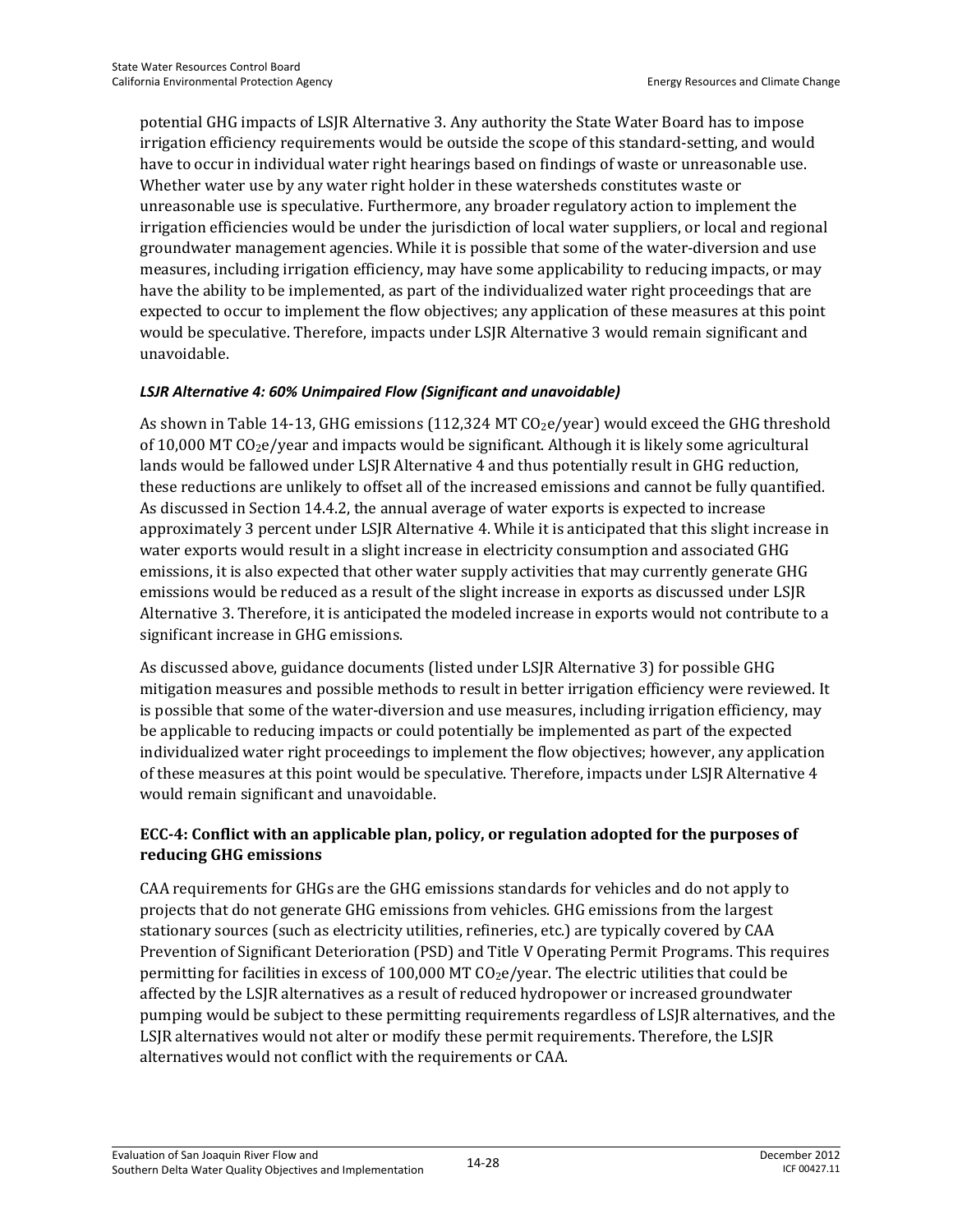The GHG threshold of 10,000 MT CO2e per year adopted by SCAQMD and BAAQMD and used for the analysis was developed by considering consistency with a GHG reduction plan, the predicted emissions reductions from statewide regulatory measures and resulting emissions inventories, and the efficacies of GHG mitigation measures. It addresses a broad range of combustion sources and thus provides for a greater amount of GHG reductions to be analyzed and mitigated through the CEQA process. (BAAQMD 2010) Therefore, the LSJR alternatives would be considered to conflict with the state goals listed in AB 32 or in any preceding state policies and plans adopted to reduce GHG emissions if the GHG emissions generated by the alternatives are greater than the GHG threshold of 10,000 MT  $CO<sub>2</sub>e$  per year.

#### *LSJR Alternative 1: No Project*

The No Project Alternative would result in implementation of flow objectives identified in the 2006 Bay-Delta Plan. See Chapter 15, *LSJR Alternative 1 and SDWQ Alternative 1 (No Project Alternative)*, for the No Project impact discussion and Appendix D, *Evaluation of LSJR Alternative 1 and SDWQ Alternative 1 (No Project Alternative)*, for the No Project Alternative technical analysis.

#### *LSJR Alternative 2: 20% Unimpaired Flow (Less than significant)*

As discussed for ECC-3, the LSJR Alternative 2 would generate GHG emissions well below 10,000 MT of  $CO<sub>2</sub>e$  per year. Therefore, the alternative is not expected to conflict or be inconsistent with the state goals listed in AB 32 or in any preceding state policies and plans adopted to reduce GHG emissions. This impact would be less than significant.

#### *LSJR Alternative 3: 40% Unimpaired Flow (Significant and unavoidable)*

As discussed for ECC-3, LSJR Alternative 3 would generate GHG emissions in excess of 10,000 MT of  $C_2$ e per year, which is considered to be inconsistent with the state goals listed in AB 32 or in any preceding state policies and plans adopted to reduce GHG emissions. This impact would be significant. Implementation of the measures discussed in ECC-3 would likely reduce GHG emissions, but cannot be fully quantified. Furthermore, while it is possible that some of the water-diversion and use measures, including irrigation efficiency, may have some applicability to reducing impacts, or may have the ability to be implemented, as part of the individualized water right proceedings that are expected to occur to implement the flow objectives; any application of these measures at this point would be speculative. Consequently, this impact would be significant and unavoidable.

#### *LSJR Alternative 4: 60% Unimpaired Flow (Significant and unavoidable)*

As discussed for ECC-3, LSJR Alternative 4 would generate GHG emissions in excess of 10,000 MT of  $C_2$ e per year, which is considered to be inconsistent with the state goals listed in AB 32 or in any preceding state policies and plans adopted to reduce GHG emissions. This impact would be significant. Implementation of the measures discussed for ECC-3 would likely reduce GHG emissions, but cannot be fully quantified. Furthermore, while it is possible that some of the water-diversion and use measures, including irrigation efficiency, may have some applicability to reducing impacts, or may have the ability to be implemented, as part of the individualized water right proceedings that are expected to occur to implement the flow objectives; any application of these measures at this point would be speculative. Consequently, this impact would be significant and unavoidable.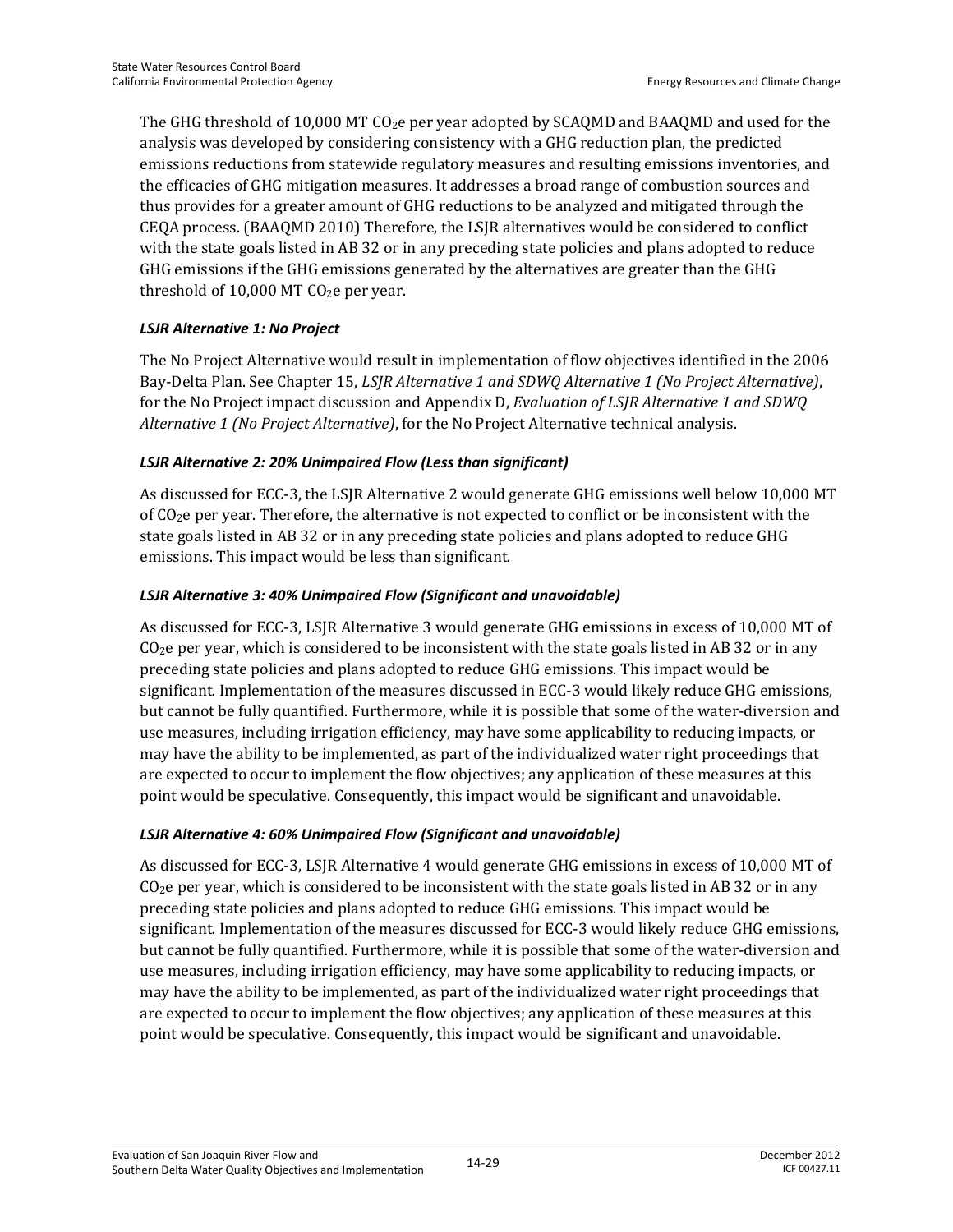#### **ECC-5: Effect of global climate change on the LSJR and SDWQ alternatives**

#### *LSJR Alternative 1 No Project*

The No Project Alternative would result in implementation of flow objectives identified in the 2006 Bay-Delta Plan. See Chapter 15, *LSJR Alternative 1 and SDWQ Alternative 1 (No Project Alternative)*, for the No Project impact discussion and Appendix D, *Evaluation of LSJR Alternative 1 and SDWQ Alternative 1 (No Project Alternative)*, for the No Project Alternative technical analysis.

#### *SDWQ Alternative 1 No Project*

The No Project Alternative would result in implementation of flow objectives identified in the 2006 Bay-Delta Plan. See Appendix D, *Evaluation of LSJR Alternative 1 and SDWQ Alternative 1 (No Project Alternative)*, for a No Project Alternative technical analysis and impact discussion.

#### LSJR Alternatives 2, 3, and 4 and SDWQ Alternatives 2 and 3: (Less than significant)

The LSJR alternatives would be subject to climate change impacts resulting from past, present, and future GHG emissions regardless of the success of local, state, national, or international efforts in reducing future GHG emissions due to the existing concentrations of GHG emissions in the atmosphere and the inevitable additional emissions before GHG reductions plans provide reductions. As mentioned earlier, potential climate change impacts in California and the San Joaquin Valley might include sea level rise and saltwater intrusion, reduced snowpack and water supplies, and increased water consumption. Increased saltwater intrusion, changes in rainfall, and snowpack and water supplies have the potential to impede the flow and salinity objectives of the LSJR and southern Delta.

The adaptive management framework of the LSJR alternatives would provide the State Water Board and Council of Governments the ability to respond to changing circumstances with respect to flow and water quality that may arise due to climate change (e.g., more precipitation and less snow pack) as it relates to protecting beneficial uses such as fish and wildlife on the three eastside tributaries and agricultural uses in the southern Delta. In addition, the State Water Board is required to prepare WQCPs and regularly review the plans to update water quality standards. As a result, the planning process continually accounts for changing conditions related to water quality and water planning, such as climate change. Therefore, because the State Water Board is actively preparing for the effects of climate change on their programs and the adaptive management framework would incorporate circumstances that arise from climate change, this impact would be less than significant.

# **14.5 Cumulative Impacts**

## **14.5.1 Definition**

Cumulative impacts are defined in the State CEQA Guidelines (14 California Code of Regulations [Cal. Code Regs.], § 15355) as "two or more individual effects which, when considered together, are considerable or which compound or increase other environmental impacts." A cumulative impact occurs from "the change in the environment which results from the incremental impact of the project when added to other closely related past, present, and reasonably foreseeable future projects. Cumulative impacts can result from individually minor but collectively significant projects taking place over a period of time" (14 Cal. Code Regs., § 15355(b)).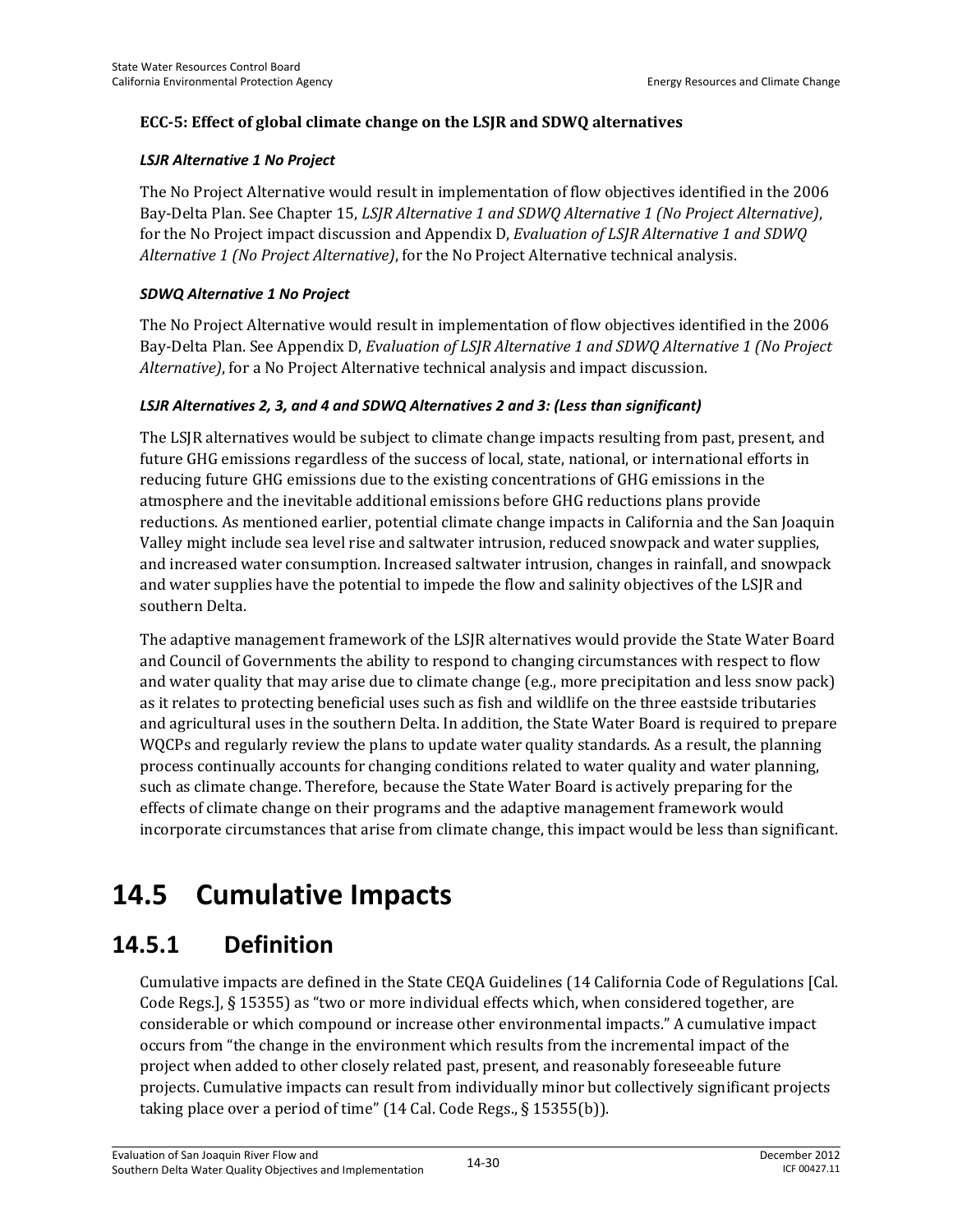Consistent with the State CEQA Guidelines (14 Cal. Code Regs., § 15130(a)), the discussion of cumulative impacts in this chapter focuses on significant and potentially significant cumulative impacts. The State CEQA Guidelines (14 Cal. Code Regs., § 15130(b)) state the following:

The discussion of cumulative impacts shall reflect the severity of the impacts and their likelihood of occurrence, but the discussion need not provide as great detail as is provided for the effects attributable to the project alone. The discussion should be guided by the standards of practicality and reasonableness, and should focus on the cumulative impact to which the identified other projects contribute rather than the attributes of other projects which do not contribute to the cumulative impact.

## **14.5.2 Cumulative Impact Analysis**

Climate change is a global problem, and GHGs are global pollutants, unlike criteria air pollutants (such as ozone precursors), which are primarily pollutants of regional and local concern. Given their long atmospheric lifetimes, GHGs emitted by countless sources worldwide accumulate in the atmosphere. No single project could generate enough GHG emissions large enough to trigger global climate change on its own. Rather, climate change is the result of the individual GHG contributions of countless past, present, and future sources. Therefore, the evaluation of GHG emissions is always cumulatively considerable. If a project would generate GHG emissions above the threshold of 10,000 MT CO<sub>2</sub>e per year, it would be considered significant because it contributes substantially to a cumulative impact. As discussed in Section 14.4.3, LSJR Alternatives 3 or 4 would result in GHGs increase in exceedance of significance threshold and would be considered to be inconsistent with the state goals listed in AB 32 or in any preceding state policies and plans adopted to reduce GHG emissions. Therefore, LSJR Alternatives 3 or 4 would have significant and unavoidable cumulative impacts on climate change.

California has instituted requirements for all electricity producers to add at least 33 percent renewable to their energy portfolio per the Renewable Energy Standard/Renewable Portfolio Standard. Senate Bill (SB) 1078 (2002) and SB 107 (2006) created the Renewable Energy Standard (RES) program, which required electric corporations to increase procurement from eligible renewable energy resources by at least 1 percent of their retail sales annually, until they reach 20 percent by 2010. SB 2X 1 (2011) requires an Renewable Portfolio Standard (RPS), functionally the same thing as the RES) of 33 percent by 2020. Energy production and consumption in the SJR Basin and California is anticipated to result in the use of more renewable energy sources over the next few decades. This is already evident, as the SJR Basin and surrounding areas have seen an increase in renewable energy projects, which will help the State to meet the RPS requirements. The renewable sources developed over the next decade are expected to support and replace existing non-renewable sources. While the LSJR alternatives would have an effect on hydropower (i.e., more water may need to be released from reservoirs in the spring making less available in the summer), and thus result in a loss of hydropower it is anticipated that electricity derived from existing carbon-free hydropower would need to be compensated by ramping up other generation facilities. Although other sources to compensate for electricity would include renewable energy sources, not all renewable energy is carbon-free. For example, biomass- and biofuel-derived energy does emit GHGs3. However, overall

 $\overline{a}$ 

<sup>3</sup> Biomass and biofuels are considered biogenic, which means they are produced by natural sources and processes. Consistent with national and international reporting protocols (i.e., EPA and IPCC), emissions generated from the combustion of biomass and biofuelsto generate electricity are not included in GHG inventories, as these biogenic sources are considered net-neutral with respect to carbon emissions.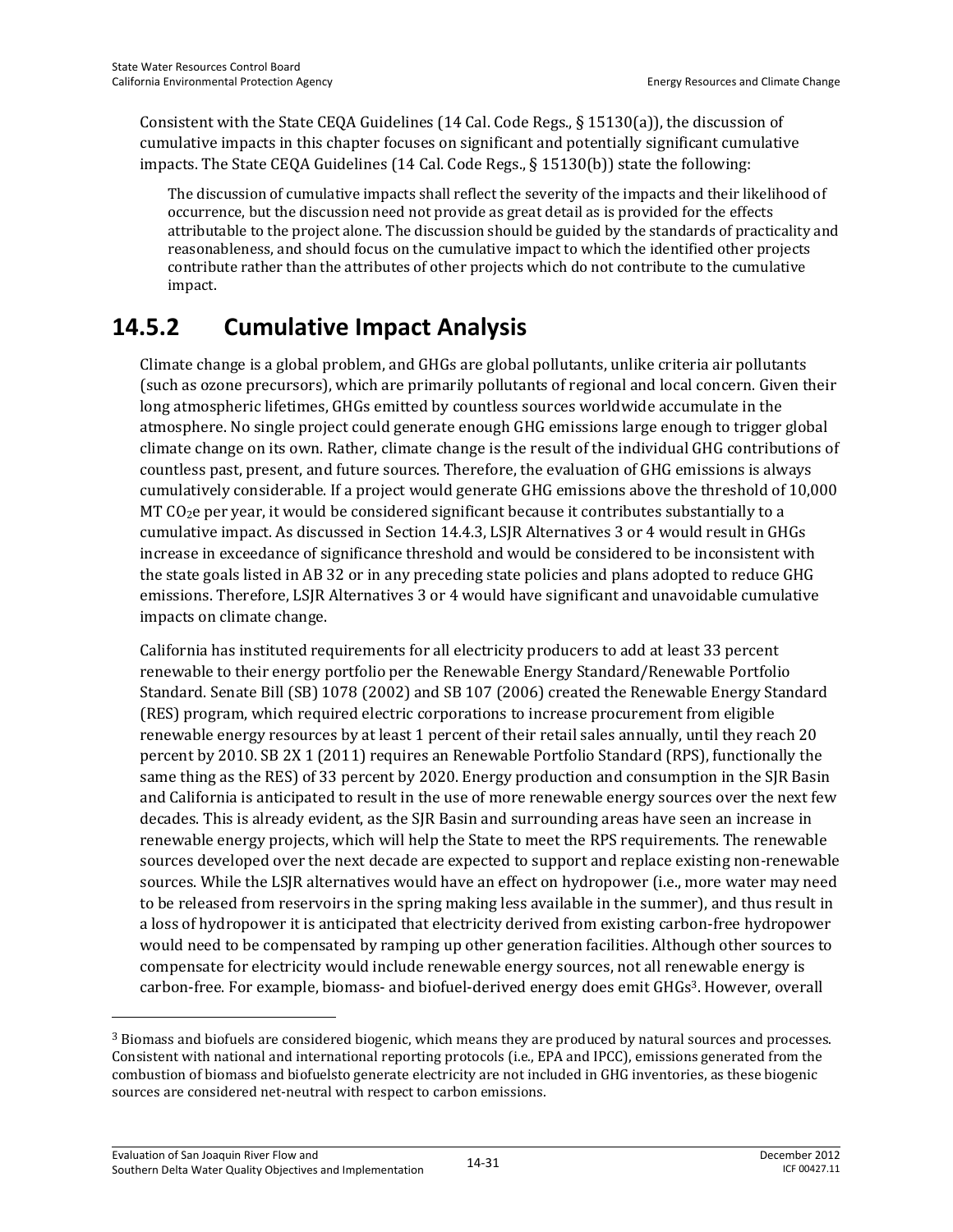the RPS requirements would serve to further reduce the carbon intensity of generated electricity, ensuring that GHGs associated with electricity generation, including any generation needed to compensate for the slight reduction under the LSJR alternatives, is reduced in California to meet the RES/RPS. Therefore, the LSJR alternatives would not make a cumulatively considerable incremental contribution, and impacts on energy production and consumption would not be cumulatively considerable.

# **14.6 References**

## **14.6.1 Printed References**

- Bay Area Air Quality Management District (BAAQMD). 2010. California Environmental Quality Act: Air Quality Guidelines, Updated May 2010
- California Air Resources Board (ARB). 2008. Climate Change Scoping Plan. December 2008.
- California Air Resources Board (ARB). 2011. California Greenhouse Gas Inventory Data for 2000 to 2009—by Category as Defined in the Scoping Plan. Last revised: October 26, 2012. Available: <http://www.arb.ca.gov/cc/inventory/data/data.htm>. Accessed: June 2012.
- California Climate Action Registry (CCAR). 2009. PG&E Public/Utility Reporting Protocol Spreadsheet for the 2008 Turlock Irrigation District Annual Emissions Report. Published: October 29, 2009. Available: <http://www.climateregistry.org/CARROT/public/reports.aspx>. Accessed: April 12, 2012.
- California Department of Water Resources (DWR). 2010. State Water Project Delivery Reliability Report 2009. Available at:

<http://baydeltaoffice.water.ca.gov/swpreliability/Reliability2010final101210.pdf>. Accessed on: December 2012.

- California Department of Water Resources (DWR). 2012. Climate Action Plan—Phase I: Greenhouse Gas Emissions Reduction Plan. Published: May 2012. Available: <http://www.water.ca.gov/climatechange/docs/Final-DWR-ClimateActionPlan.pdf>. Accessed on: June 6, 2012.
- California Energy Commission (CEC). 2009a. An Assessment of Resource Adequacy and Resource Plans of Publicly Owned Utilities in California, California Energy Commission. Published: November 2009. Available: <http://www.energy.ca.gov/2009publications/CEC-200-2009-019/CEC-200-2009-019.PDF>. Accessed: November 2011.
- California Energy Commission (CEC). 2009b. Climate Change Scenarios and Sea Level Rise Estimates for California 2008 Climate Change Scenario Assessment. Published: March 2009. Available: <http://www.energy.ca.gov/2009publications/CEC-500-2009-014/CEC-500-2009-014-D.PDF>. Accessed: January 2012.
- California Energy Commission (CEC). 2012. California Energy Consumption Database, Electricity Consumption by County. Available: <http://www.ecdms.energy.ca.gov/>. Accessed: March 2012.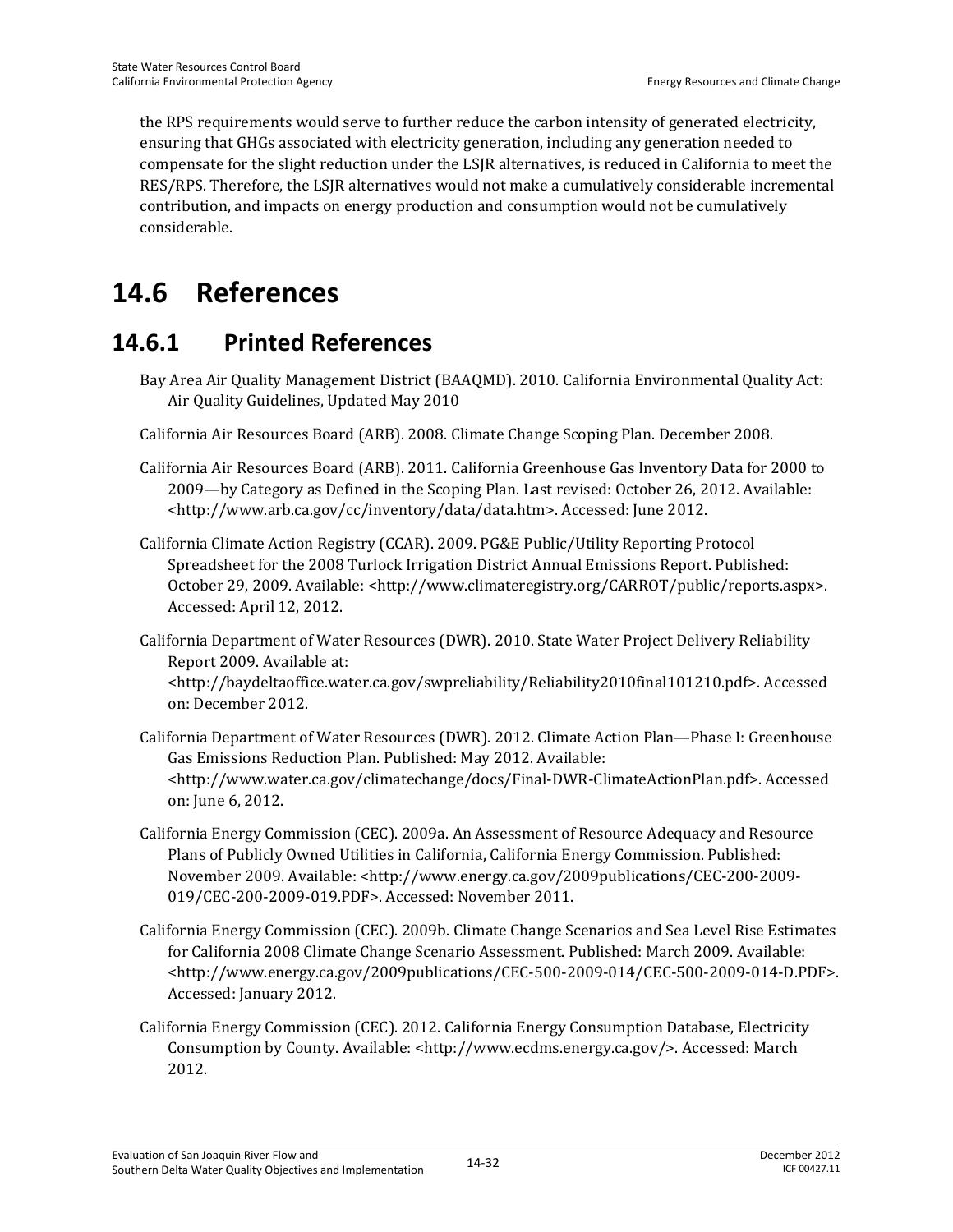- California Independent System Operator (CAISO). 2010. 2011 Local Capacity Technical Analysis: Final Report and Study Results. Published: April 30, 2010. Available: <http://www.caiso.com/planning/Pages/ReliabilityRequirements/LocalCapacityRequirements. aspx>. Accessed: November 2011.
- California Independent System Operator (CAISO). 2011. 2010–2011 Transmission Plan. Published: May 18, 2011. Available: <http://www.caiso.com/2b88/2b8872c95ce10.pdf>. Accessed: November 2011.
- California Natural Resources Agency. 2009. 2009 California Climate Adaptation Strategy: A Report to the Governor of the State of California in Response to Executive Order S-13-2008. Available: <http://www.energy.ca.gov/2009publications/CNRA-1000-2009-027/CNRA-1000-2009-027- F.PDF>. Accessed: January 2012.
- California Public Utilities Commission (CPUC). 2011. Resource Adequacy What it does. Last revised: April 22, 2011. Available: <http://www.cpuc.ca.gov>. Accessed: November 2011.
- Coastal and Ocean Working Group of the California Climate Action Team. 2010. State of California Sea-level Rise Interim Guidance Document. October. Published: October 2010. Available: <http://opc.ca.gov/webmaster/ftp/pdf/agenda\_items/20110311/12.SLR\_Resolution/SLR-Guidance-Document.pdf. Accessed: June 2012.
- Intergovernmental Panel on Climate Change (IPCC). 1996. Climate Change 1995. (IPCC Second Assessment). Cambridge, U.K.: Cambridge University Press.
- Intergovernmental Panel on Climate Change (IPCC). 2001. Atmospheric Chemistry and Greenhouse Gases. Pages 241–280 in Climate Change 2001: Working Group I: The Scientific Basis. Available: <http://www.ipcc.ch/ipccreports/tar/wg1/pdf/TAR-04.PDF>. Accessed: September 22, 2009.
- Intergovernmental Panel on Climate Change (IPCC). 2007. Introduction. Pages 97–115 B. Metz, O.R. Davidson, P.R. Bosch, R. Dave, L.A. Meyer, eds., in Contribution of Working Group III to the Fourth Assessment Report of the Intergovernmental Panel on Climate Change, 2007. Cambridge, U.K. and New York, NY, USA: Cambridge University Press. Available: <http://www.ipcc.ch/pdf/assessment-report/ar4/wg3/ar4-wg3-chapter1.pdf>. Accessed: August 11, 2009.
- Leib, Brian. 2012. Comparison of Diesel vs. Electric Pumping Costs. Available: <http://news.utcrops.com/wp-content/uploads/2012/05/Diesel-Electric-Pump-Payback-Table-simplified.pdf>. Accessed: June 8, 2012.
- Office of the Attorney General (OAG). 2010. Addressing Climate Change at the Project Level, California Attorney General's Office. Revised: January 6, 2010. Available: <http://ag.ca.gov/globalwarming/pdf/GW\_mitigation\_measures.pdf>. Accessed: June 6, 2012.
- San Joaquin Valley Air Pollution Control District (SJVAPCD). 2009a. District Policy: Addressing GHG Emission Impacts for Stationary Source Projects Under CEQA When Serving as the Lead Agency. December 17, 2009.
- San Joaquin Valley Air Pollution Control District (SJVAPCD). 2009b. Guidance for Valley Land-use Agencies in Addressing GHG Emission Impacts for New Projects under CEQA. December 17, 2009.